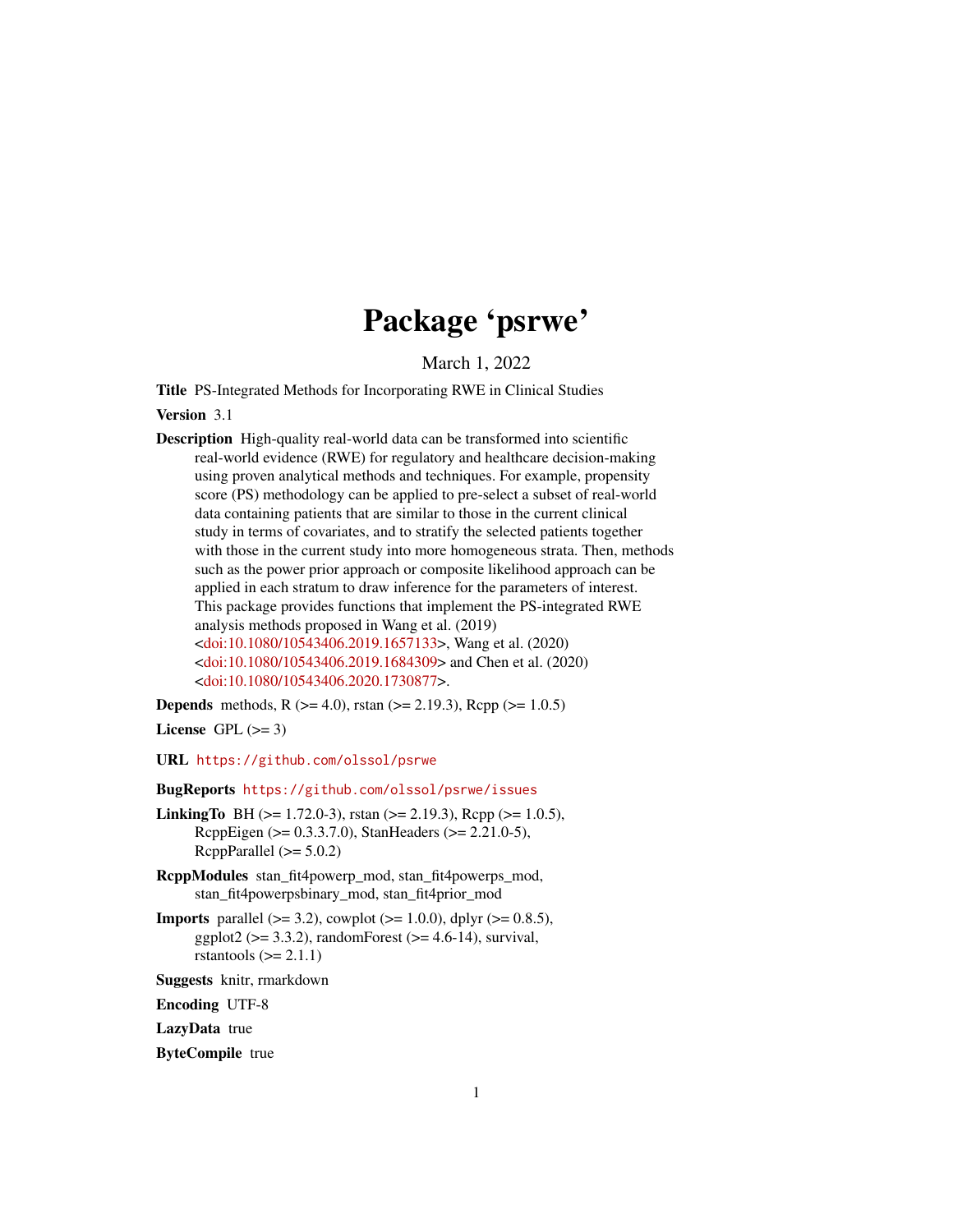SystemRequirements GNU make

NeedsCompilation yes

RoxygenNote 7.1.2

VignetteBuilder knitr

Author Chenguang Wang [aut, cre], Trustees of Columbia University [cph] (tools/make\_cpp.R, R/stanmodels.R), Wei-Chen Chen [aut]

Maintainer Chenguang Wang <chenguang.wang.0517@gmail.com>

Repository CRAN

Date/Publication 2022-03-01 15:20:02 UTC

## R topics documented:

|           | 3 |
|-----------|---|
|           | 4 |
|           | 4 |
|           | 5 |
|           | 6 |
|           | 6 |
|           | 7 |
|           | 7 |
|           | 8 |
|           | 8 |
|           | 9 |
|           | 9 |
| 10        |   |
| 11        |   |
| 12        |   |
| 13        |   |
| 14        |   |
| 15        |   |
| 16        |   |
| 18        |   |
| 19        |   |
| <b>20</b> |   |
| 21        |   |
| 21        |   |
| 22        |   |
| 23        |   |
| 24        |   |
| 25        |   |

**Index** [26](#page-25-0)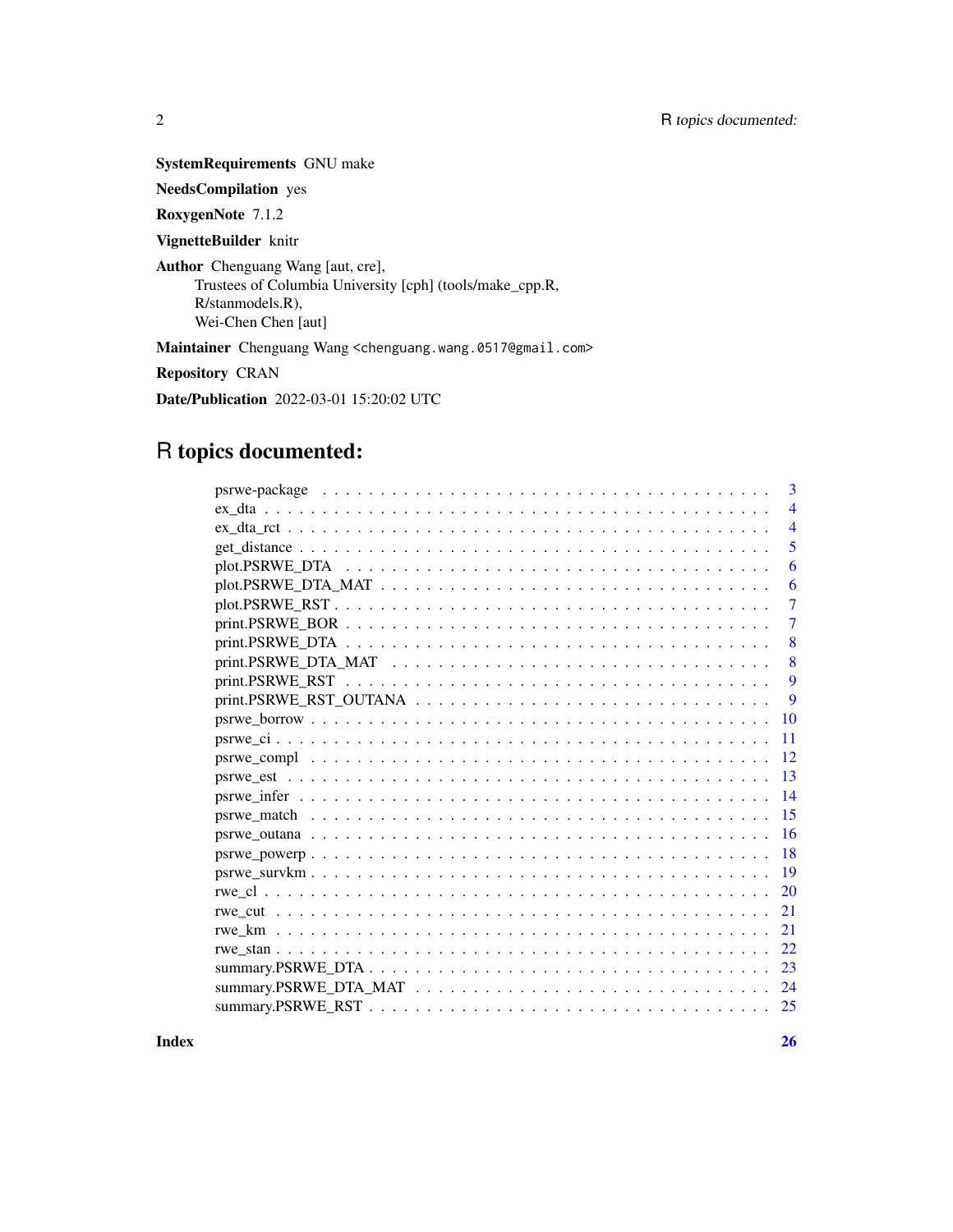<span id="page-2-0"></span>This package provide R functions for conducting clinical studies with real-world evidence (RWE) incorporated in the study design and analysis.

#### PS-integrated power prior

We extend the Bayesian power prior approach for a single-arm study (the current study) to leverage external real-world data (RWD). We use propensity score methodology to pre-select a subset of realworld data containing patients that are similar to those in the current study in terms of covariates, and to stratify the selected patients together with those in the current study into more homogeneous strata. The power prior approach is then applied in each stratum to obtain stratum-specific posterior distributions, which are combined to complete the Bayesian inference for the parameters of interest.

#### PS-integrated composite likelihood

A propensity score-integrated composite likelihood (PSCL) approach is developed for cases in which the control arm of a two-arm randomized controlled trial (RCT) (treated vs. control) is augmented with patients from real-world data (RWD) containing both clinical outcomes and covariates at the patient-level. The PSCL approach first estimates the propensity score for every patient as the probability of the patient being in the RCT rather than the RWD, and then stratifies all patients into strata based on the estimated propensity scores. Within each propensity score stratum, a composite likelihood function is specified and utilized to down-weight the information contributed by the RWD source. Estimates of the stratum-specific parameters are obtained by maximizing the composite likelihood function. These stratum-specific estimates are then combined to obtain an overall population-level estimate of the parameter of interest.

#### References

Chen WC, Wang C, Li H, Lu N, Tiwari R, Xu Y, Yue LQ. Propensity score-integrated composite likelihood approach for augmenting the control arm of a randomized controlled trial by incorporating real-world data. \*Journal of Biopharmaceutical Statistics\*. 2020; 30(3):508-520.

Wang C, Lu N, Chen WC, Li H, Tiwari R, Xu Y, Yue LQ. Propensity score-integrated composite likelihood approach for incorporating real-world evidence in single-arm clinical studies. \*Journal of Biopharmaceutical Statistics\*. 2020; 30(3):495-507.

Wang C, Li H, Chen WC, Lu N, Tiwari R, Xu Y, Yue LQ. Propensity score-integrated power prior approach for incorporating real-world evidence in single-arm clinical studies. \*Journal of Biopharmaceutical Statistics\*. 2019; 29(5):731-748.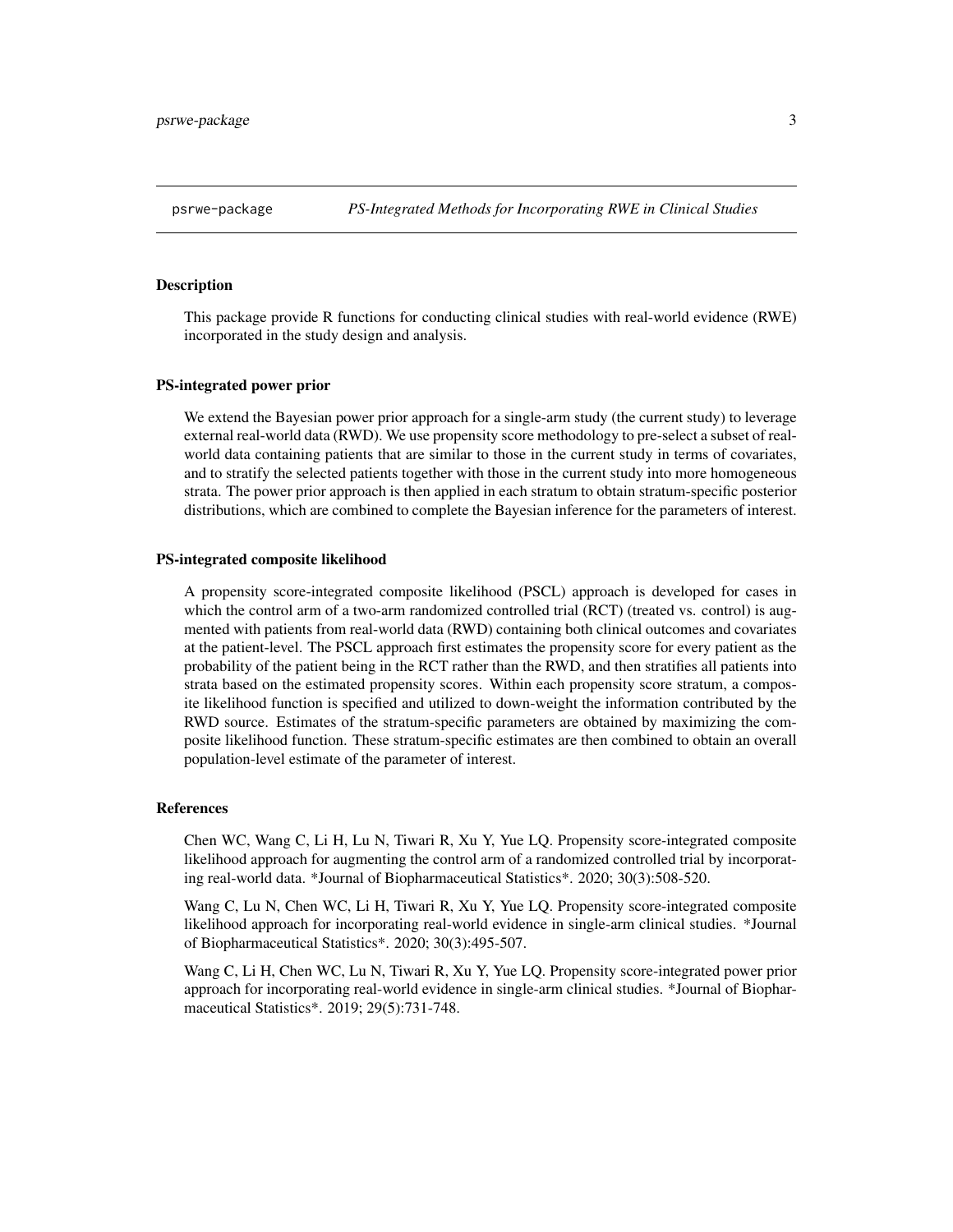<span id="page-3-0"></span>

Example dataset

Example dataset of a single arm study.

## Usage

data(ex\_dta)

## Format

A data frame with the following variables:

- Groupcurrent, rwd
- Y\_BinBinary outcome
- Y\_ConContinuous outcome
- Y\_SurvSurvival outcome in days
- StatusEvent status (0=alive, 1=dead)
- V1-V7Covariates

## ex\_dta\_rct *Example dataset Example dataset of a randomized study.*

## Description

Example dataset

Example dataset of a randomized study.

## Usage

data(ex\_dta\_rct)

#### Format

A data frame with the following variables:

- Groupcurrent, rwd
- Armcontrol, treatment
- Y\_ConContinuous outcome
- V1-V7Covariates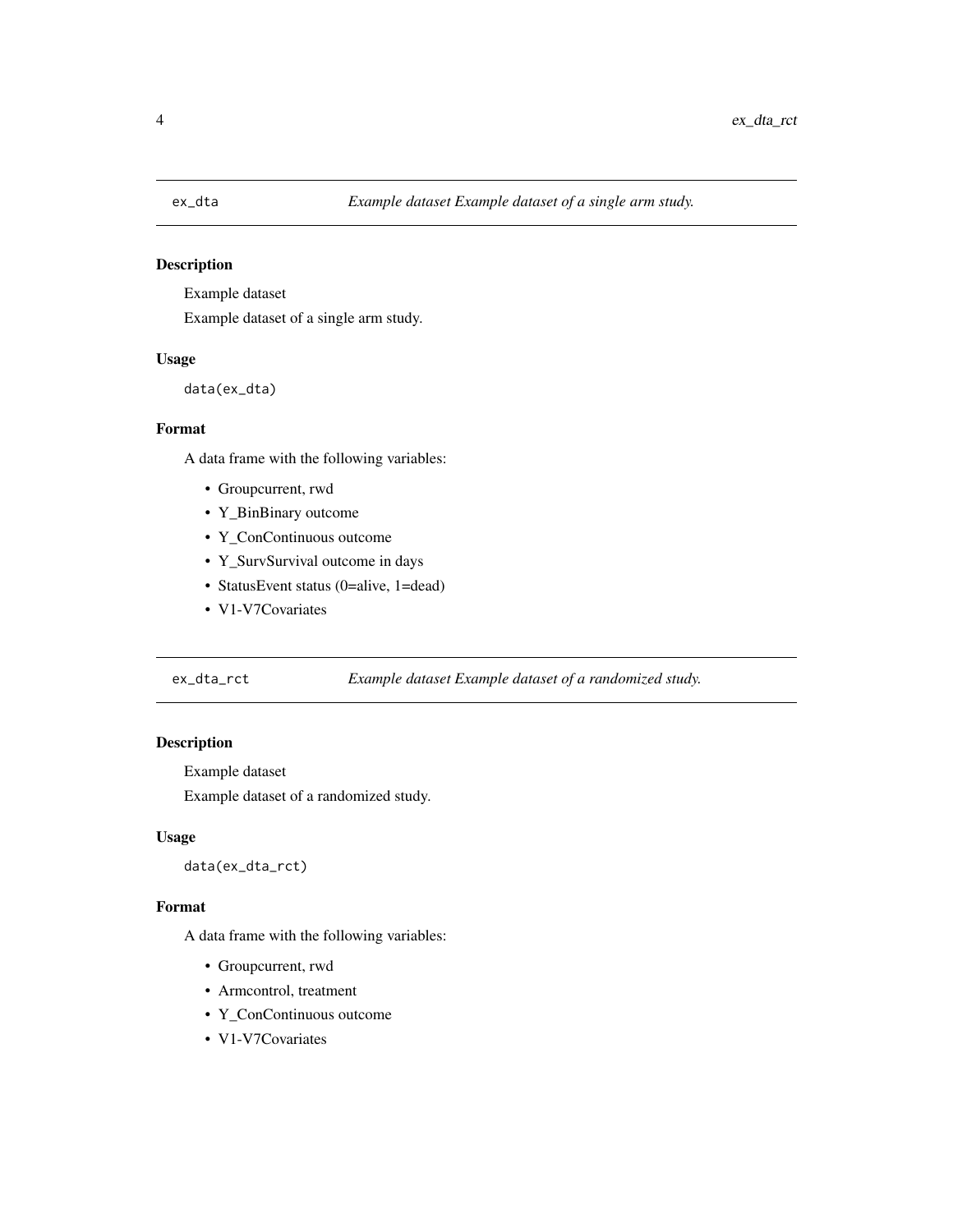<span id="page-4-0"></span>

Calculate difference measures using different metrics.

## Usage

```
get_distance(
 cov0,
 cov1,
 metric = c("ovl", "ksd", "astd", "std", "abd", "ley", "mhb", "omkss")
)
```
## Arguments

| cov0   | Vector (or matrix for $metric = "mhb")$ of samples from the first distribution.  |
|--------|----------------------------------------------------------------------------------|
| cov1   | Vector (or matrix for metric $=$ "mhb") of samples from the second distribution. |
| metric | Metric to use for calculating the distance with options:                         |
|        | ovl Overlapping area(default)                                                    |
|        | ksd Kullback-Leibler distance                                                    |
|        | astd Standardized absolute mean difference                                       |
|        | std Standardized mean difference                                                 |
|        | abd Absolute difference in means                                                 |
|        | ley Levy distance                                                                |
|        | mhb Mahalanobis distance                                                         |
|        | omkss One minus Kolmogorov-Smirnov statistic                                     |

## Value

A real value of the distance.

## Examples

```
x < - rnorm(100, mean = 0, sd = 1)
y \le - rnorm(1000, mean = 1, sd = 2)
get_distance(x, y, "ovl")
get_distance(x, y, "abd")
```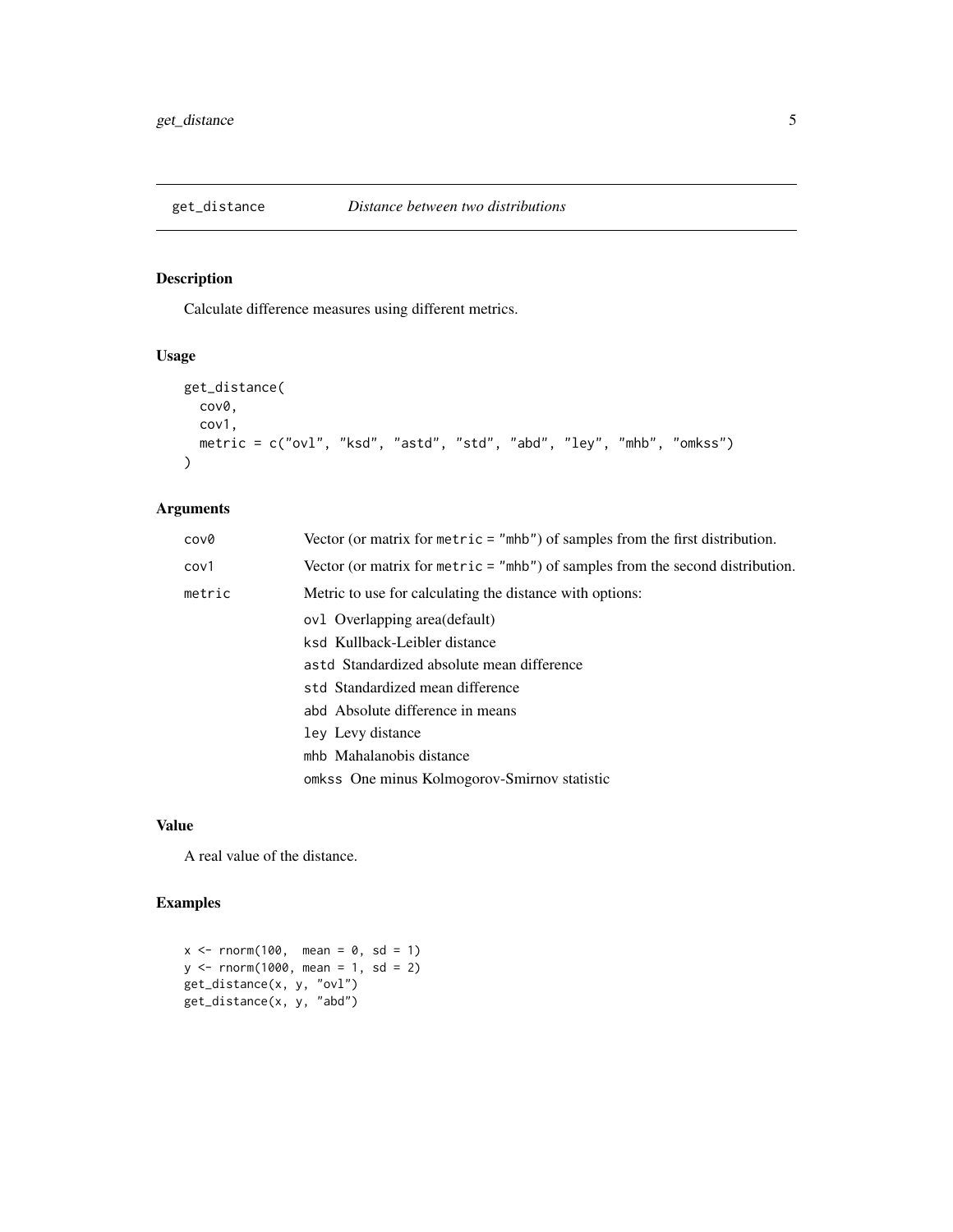<span id="page-5-1"></span><span id="page-5-0"></span>plot.PSRWE\_DTA *Plot PS distributions*

## Description

S3 method for visualizing PS adjustment

#### Usage

```
## S3 method for class 'PSRWE_DTA'
plot(x, plot_type = c("ps", "balance", "diff"), ...)
```
#### Arguments

| x         | Class RWE_DWITHPS created by psrwe_* functions            |
|-----------|-----------------------------------------------------------|
| plot_type | Types of plots.                                           |
|           | • psPS density plot                                       |
|           | • balance Covariate balance plot                          |
|           | • diffStandardized mean differences, metric = std or astd |
|           | Additional parameter for the plot                         |
|           |                                                           |

plot.PSRWE\_DTA\_MAT *Plot PS distributions*

## Description

S3 method for visualizing PS adjustment based on matching.

## Usage

```
## S3 method for class 'PSRWE_DTA_MAT'
plot(x, \ldots)
```
## Arguments

|          | A list of class PSRWE_DTA_MAT that is generated using the psrwe_match func-<br>tion. |
|----------|--------------------------------------------------------------------------------------|
| $\cdots$ | Parameters for plot. PSRWE DAT                                                       |

## See Also

[plot.PSRWE\\_DTA](#page-5-1)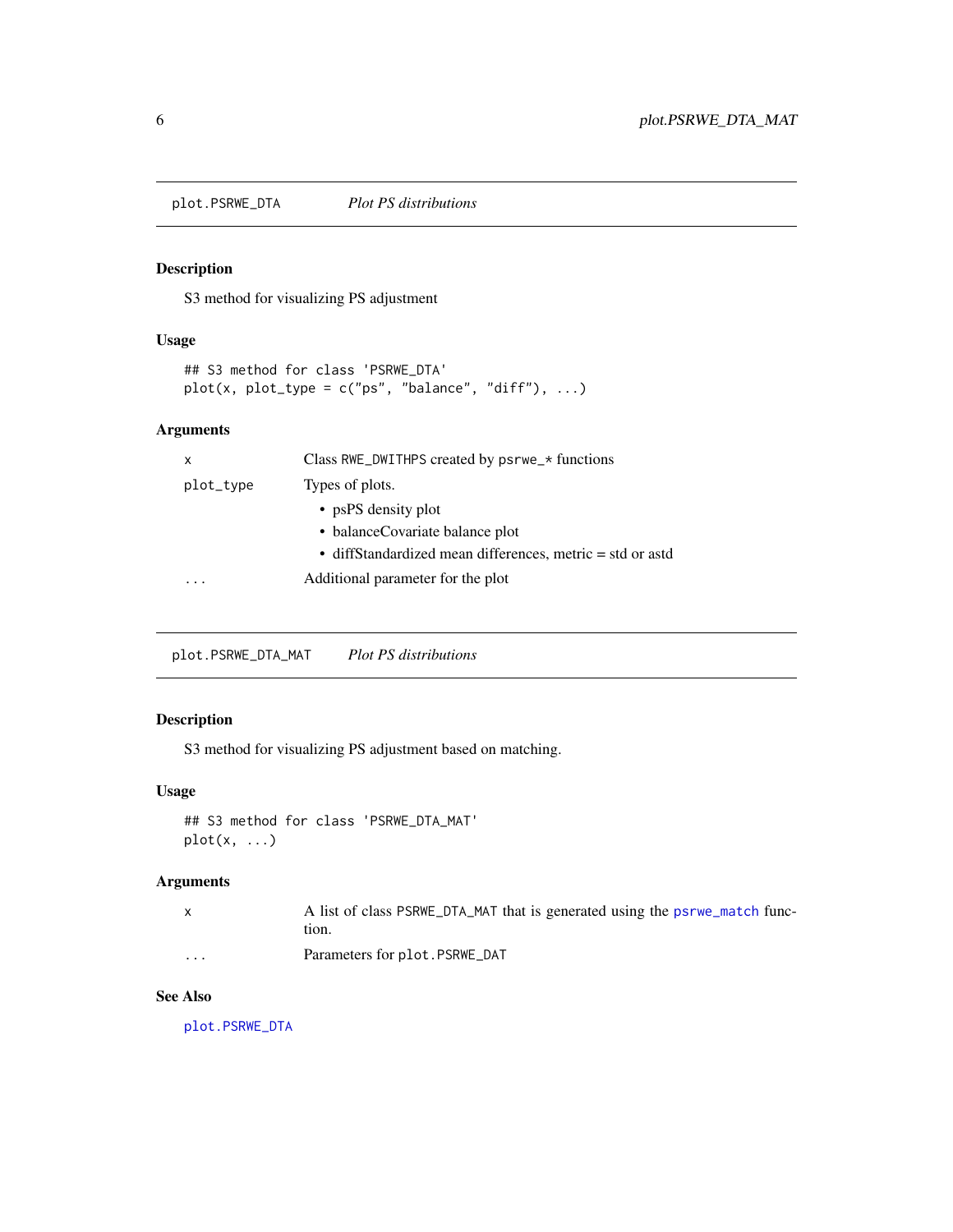<span id="page-6-0"></span>plot.PSRWE\_RST *Plot estimation results for power prior approach*

## Description

S3 method plotting estimation results

## Usage

```
## S3 method for class 'PSRWE_RST'
plot(x, ...)
```
## Arguments

| x        | A list of class PSRWE_RST that is generated using the psrwe_powerp, psrwe_compl,<br>or psrwe_survkm function. |
|----------|---------------------------------------------------------------------------------------------------------------|
| $\cdots$ | Additional parameters.                                                                                        |

print.PSRWE\_BOR *Print borrow information*

## Description

Print summary information of borrowing

## Usage

## S3 method for class 'PSRWE\_BOR'  $print(x, \ldots)$ 

## Arguments

|          | A list of class PSRWE_BOR that is generated using the psrwe_borrow function. |
|----------|------------------------------------------------------------------------------|
| $\cdots$ | Additional parameters                                                        |

#### See Also

[psrwe\\_borrow](#page-9-1)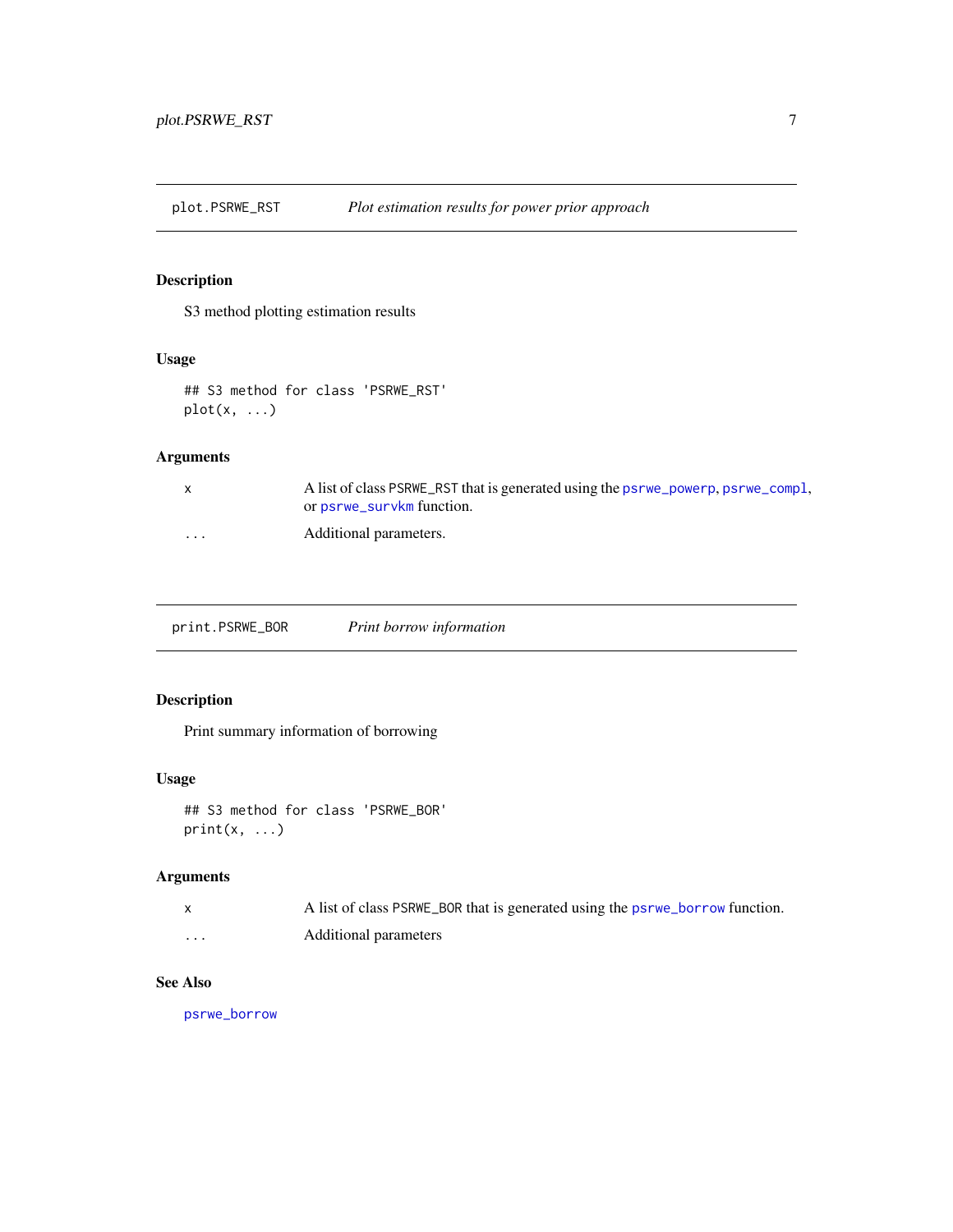<span id="page-7-0"></span>print.PSRWE\_DTA *Print PS estimation results*

## Description

Print summary information of PS estimation results

## Usage

```
## S3 method for class 'PSRWE_DTA'
print(x, \ldots)
```
## Arguments

|   | A list of class PSRWE_DTA that is generated using the psrwe_est function. |
|---|---------------------------------------------------------------------------|
| . | Parameters for summery.PSRWE_DTA                                          |

## See Also

[summary.PSRWE\\_DTA](#page-22-1)

print.PSRWE\_DTA\_MAT *Print PS estimation results*

## Description

Print summary information of PS estimation results

## Usage

```
## S3 method for class 'PSRWE_DTA_MAT'
print(x, \ldots)
```
## Arguments

|                      | A list of class PSRWE_DTA_MAT that is generated using the psrwe_match func-<br>tion. |
|----------------------|--------------------------------------------------------------------------------------|
| $\ddot{\phantom{0}}$ | Additional parameters                                                                |

## See Also

[summary.PSRWE\\_DTA\\_MAT](#page-23-1)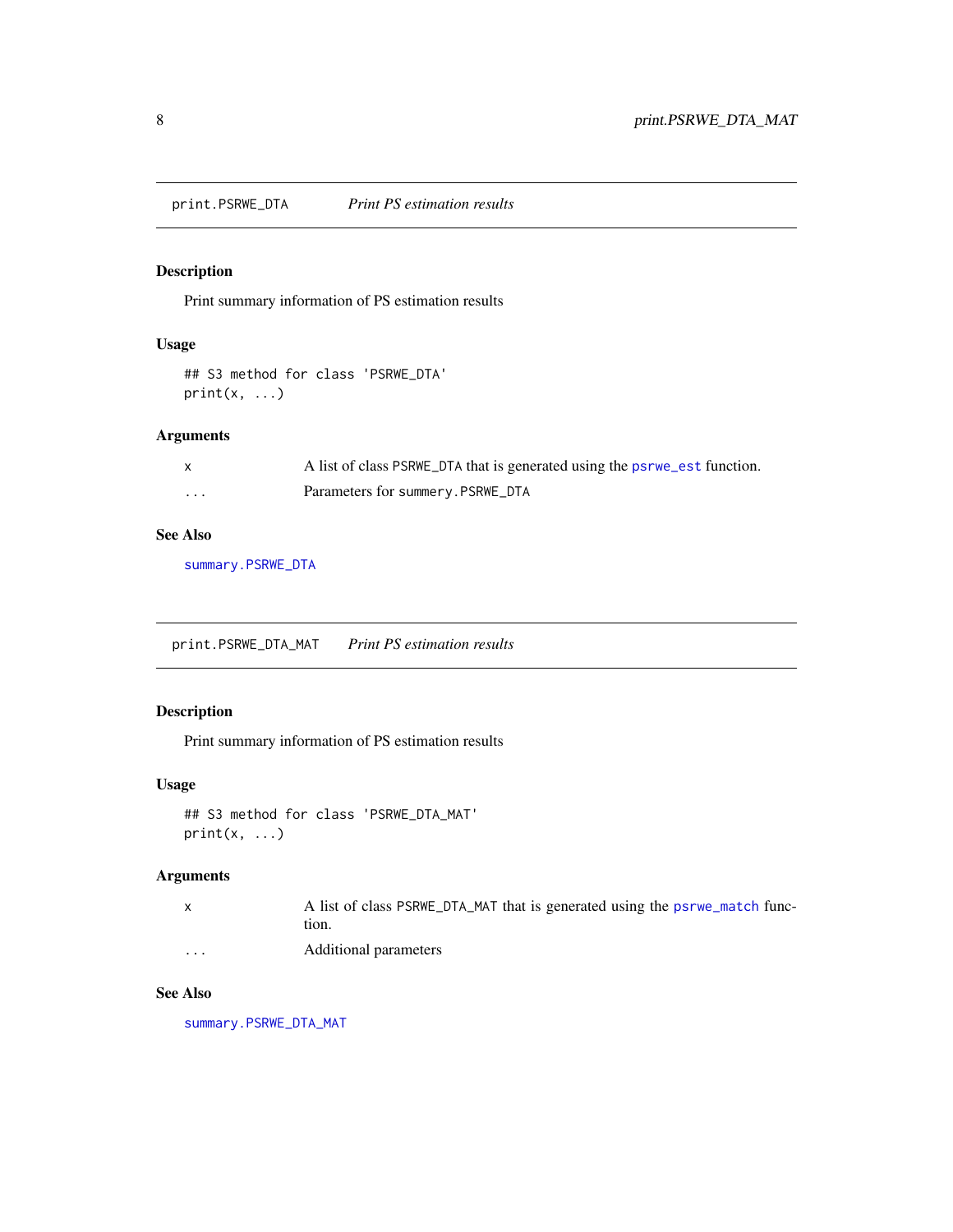<span id="page-8-0"></span>Print summary information of outcome mean estimation results

## Usage

```
## S3 method for class 'PSRWE_RST'
print(x, \ldots)
```
## Arguments

|         | A list of class PSRWE_RST that is generated using the psrwe_powerp, psrwe_compl, |
|---------|----------------------------------------------------------------------------------|
|         | or psrwe_survkm function.                                                        |
| $\cdot$ | Additional parameters                                                            |

## See Also

[summary.PSRWE\\_RST](#page-24-1)

print.PSRWE\_RST\_OUTANA

*Print outcome analysis results*

## Description

Print summary information of outcome analysis results

#### Usage

```
## S3 method for class 'PSRWE_RST_OUTANA'
print(x, show\_details = FALSE, show\_rct = FALSE, ...)
```

| X            | A list of class PSRWE_RST_OUTANA that is generated using the psrwe_outana<br>function. |
|--------------|----------------------------------------------------------------------------------------|
| show_details | print out more observed summary                                                        |
| show_rct     | print out more analysis summary for RCT arms                                           |
| $\cdots$     | Additional parameters                                                                  |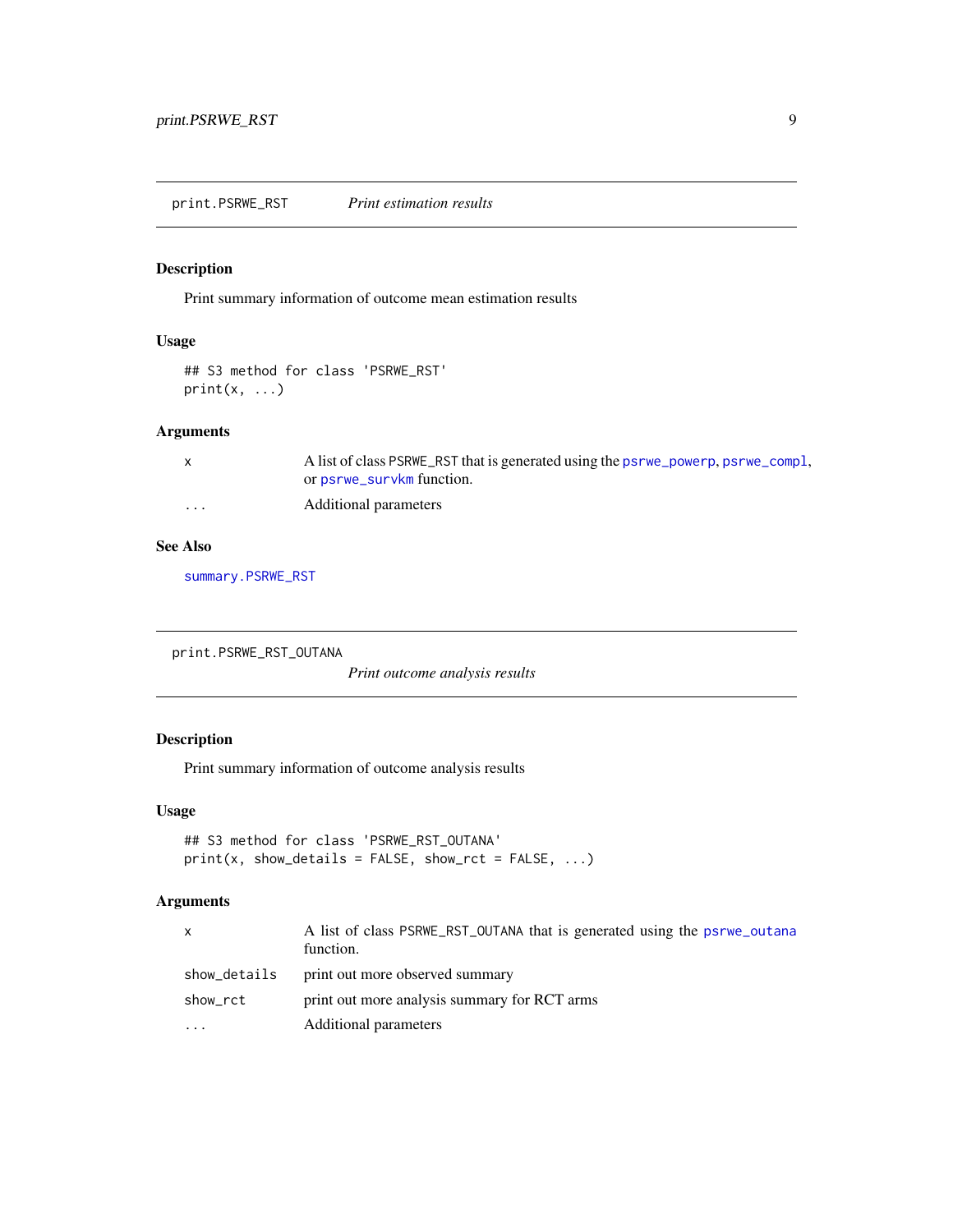<span id="page-9-1"></span><span id="page-9-0"></span>

Based on PS distances or number of current control subjects, split the total number of subjects to be borrowed from the external data source to each stratum

#### Usage

```
psrwe_borrow(
  dtaps,
  total_borrow,
  method = c("distance", "inverse_distance"),
  ...
\mathcal{L}
```
#### Arguments

| dtaps        | A class PSRWE_DTA or PSRWE_DTA_MAT object.                                                                                                                                                                       |
|--------------|------------------------------------------------------------------------------------------------------------------------------------------------------------------------------------------------------------------|
| total_borrow | Total number of subjects to be borrowed                                                                                                                                                                          |
| method       | Method to split total_borrow for a class PSRWE_DTA object, which can be based<br>on distance (method = "distance") or inverse distance (method = "inverse_distance").<br>Ignored for class PSRWE_DTA_MAT object. |
| .            | Additional parameters for summary. PSRWE DTA.                                                                                                                                                                    |
|              |                                                                                                                                                                                                                  |

### Value

A class PSRWE\_BORR list. It appends the following items to the dtaps:

- ProportionProportion splitting the number of total borrow among strata.
- N\_BorrowThe number of to be borrowed subjects in each stratum.
- AlphaWeight parameter value in each stratum.

## Examples

```
data(ex_dta)
dta_ps <- psrwe_est(ex_dta,
                      v_{\text{covs}} = \text{paste("V", 1:7, sep = "");}v_grp = "Group",
                      cur\_grp\_level = "current")
ps_borrow <- psrwe_borrow(total_borrow = 20, dta_ps)
ps_borrow
## Use different similarity metric
ps_borrow_omkss <- psrwe_borrow(total_borrow = 20, dta_ps,
```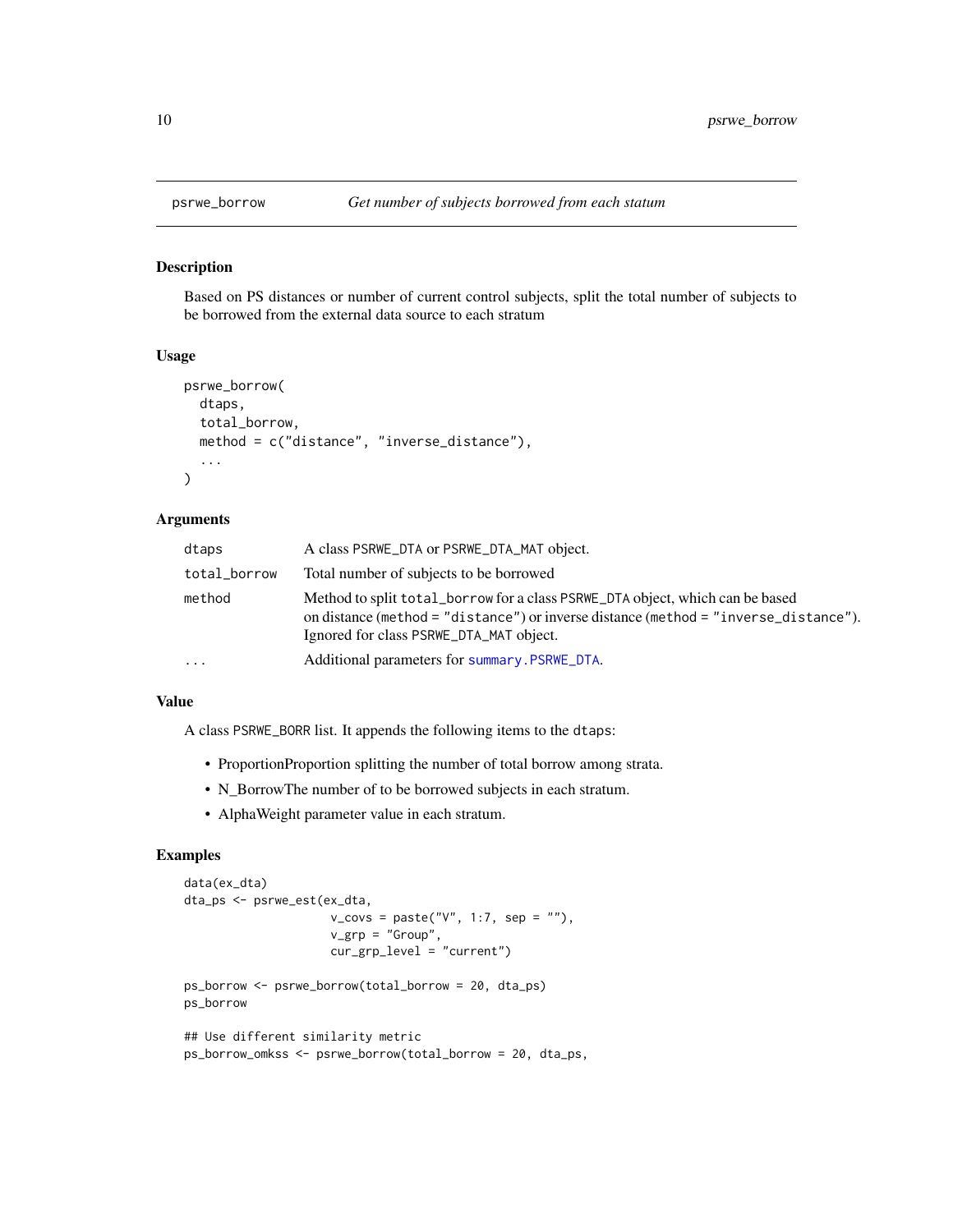#### <span id="page-10-0"></span>psrwe\_ci 11

 $metric = "omkss")$ 

ps\_borrow\_omkss

<span id="page-10-1"></span>psrwe\_ci *Confidence/Credible Interval for PS-Integrated Estimation Estimate the confidence/credible interval for the PS-integrated approach.*

## Description

Confidence/Credible Interval for PS-Integrated Estimation

Estimate the confidence/credible interval for the PS-integrated approach.

## Usage

```
psrwe_ci(
  dta_psrst,
  method_ci = c("wald", "wilson"),
  conf_type = c("log_log", "plain"),
  conf\_int = 0.95,
  ...
\mathcal{L}
```
## Arguments

| dta_psrst | a returned object with class PSRWE_EST                                                           |
|-----------|--------------------------------------------------------------------------------------------------|
| method_ci | a method name for confidence interval (default Wald)                                             |
| conf_type | a type name of transformation for the confidence interal of PSKM approach<br>$(default log_log)$ |
| conf_int  | a two-sided level of confidence/credible limits (default 0.95)                                   |
| $\cdots$  | other options                                                                                    |

## Details

method\_ci = "wilson" is for binary outcomes only.

## Value

A list with class name PSRWE\_EST.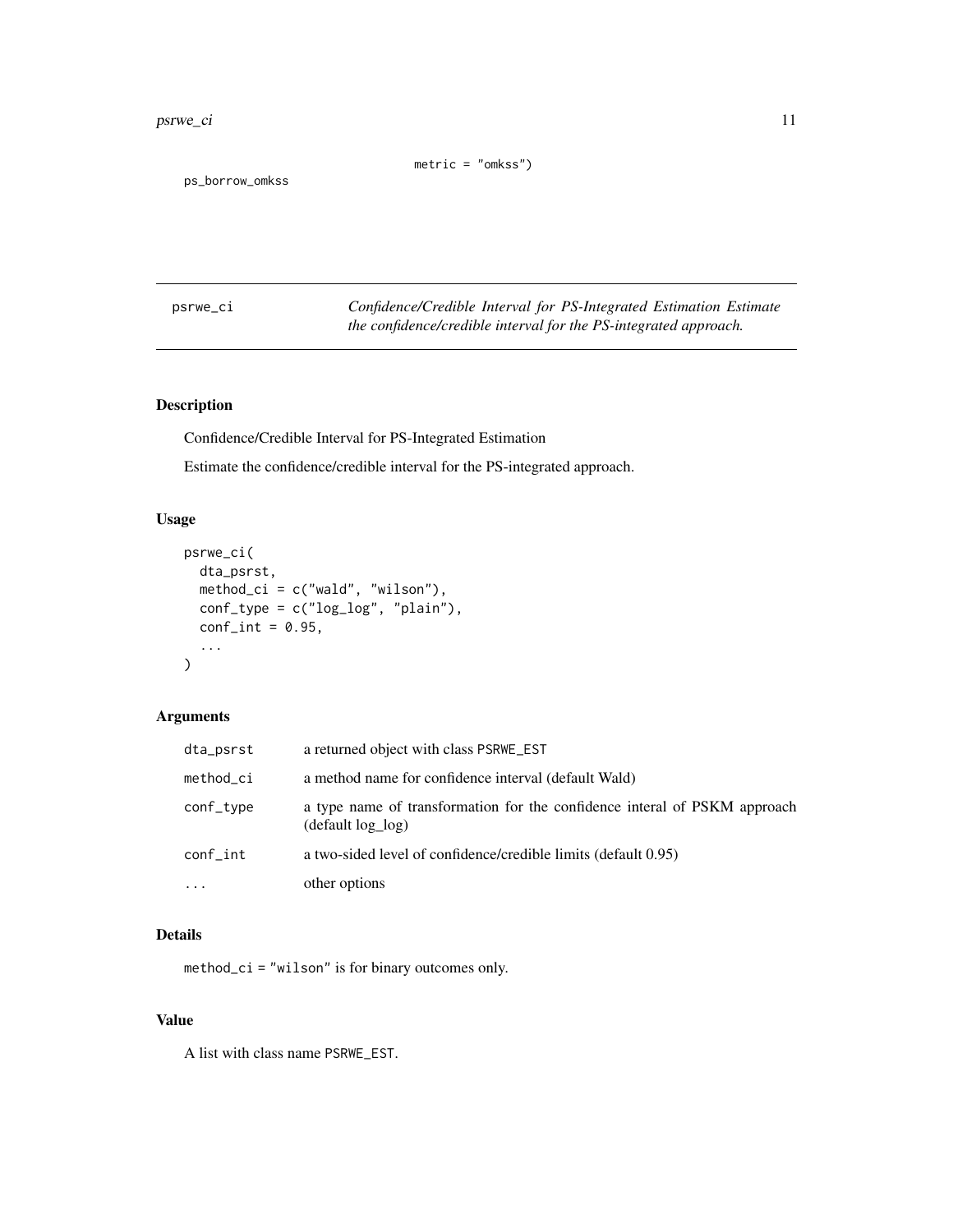#### Examples

```
data(ex_dta)
dta_ps <- psrwe_est(ex_dta,
       v_{\text{covs}} = paste("V", 1:7, sep = ""),
       v_grp = "Group",
       cur_grp_level = "current")
ps_borrow <- psrwe_borrow(total_borrow = 30, dta_ps)
ps_rst <- psrwe_compl(ps_borrow, v_outcome = "Y_Con")
rst <- psrwe_ci(ps_rst)
rst
```
<span id="page-11-1"></span>psrwe\_compl *PS-Integrated Composite Likelihood Estimation*

## Description

Estimate the mean of the outcome based on PS-integrated composite likelihood approach. Variance is estimated by Jack-Knife method. Applies to the case when there is only one external data source.

#### Usage

```
psrwe_compl(
  dta_psbor,
  v_outcome = "Y",
  outcome_type = c("continuous", "binary"),
  ...
)
```
## Arguments

| dta_psbor    | A class PSRWE_BOR object generated by psrwe_borrow. |
|--------------|-----------------------------------------------------|
| v_outcome    | Column name corresponding to the outcome.           |
| outcome_type | Type of outcomes: continuous or binary.             |
|              | Parameters for rwe_cl                               |

## Value

A data frame with class name PSRWE\_RST. It contains the composite estimation of the mean for each stratum as well as the jackknife estimation for each subject. The results should be further summarized by its S3 method summary.

<span id="page-11-0"></span>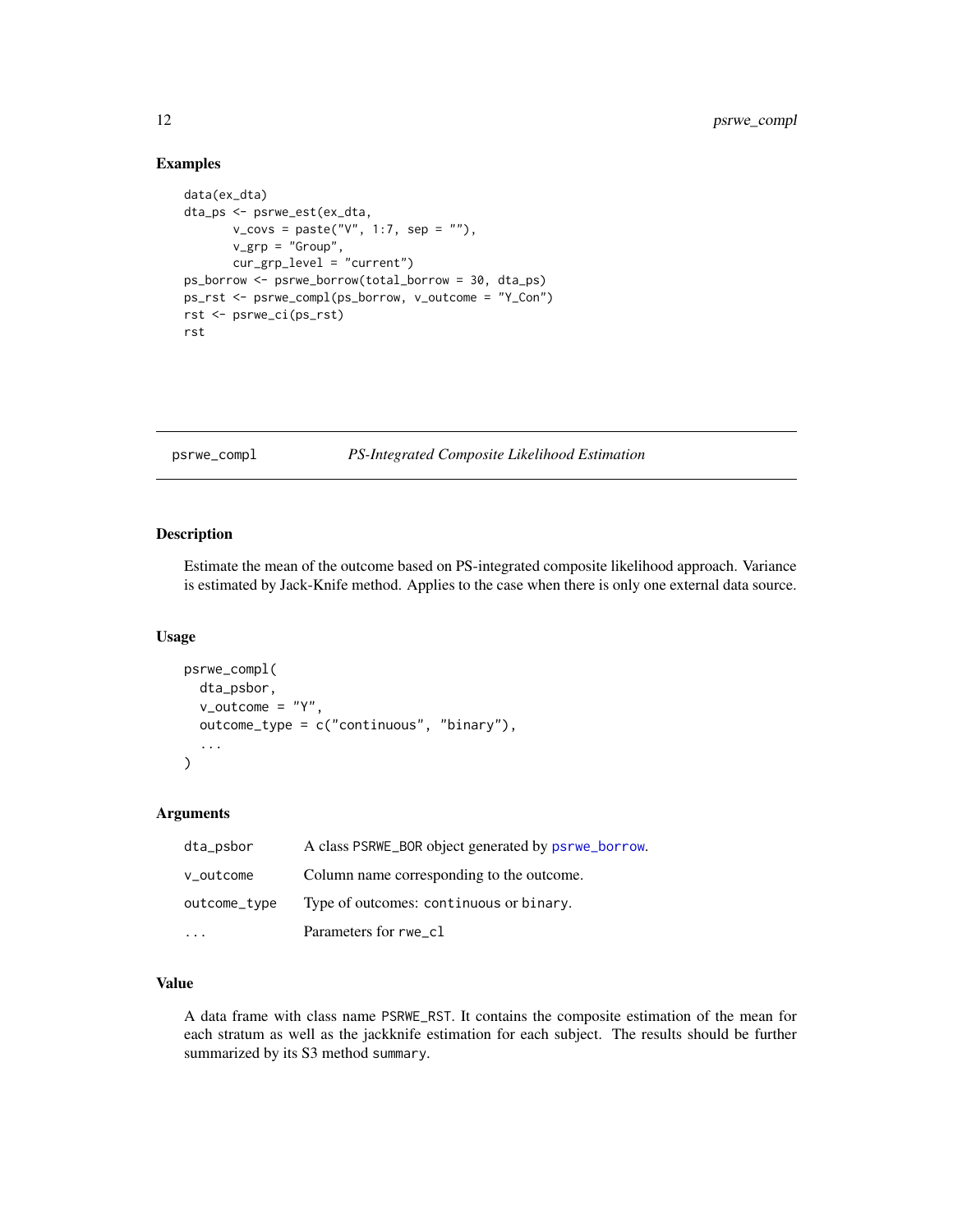#### <span id="page-12-0"></span>psrwe\_est 13

## Examples

```
data(ex_dta)
dta_ps <- psrwe_est(ex_dta,
       v_{\text{covs}} = \text{paste("V", 1:7, sep = "");}v_grp = "Group",
       cur_grp_level = "current")
ps_borrow <- psrwe_borrow(total_borrow = 30, dta_ps)
rst <- psrwe_compl(ps_borrow, v_outcome = "Y_Con")
rst
```
<span id="page-12-1"></span>

#### psrwe\_est *Estimate propensity scores*

#### Description

Estimate propensity scores using logistic regression or random forest model.

## Usage

```
psrwe_est(
  data,
  ps_fml = NULL,ps_method = c("logistic", "randomforest"),
  v_{\text{covs}} = "V1",v_{\text{grp}} = "Group",
  cur_grp_level = 1,
  v_2arm = NULL,
  ctl_arm_level = NULL,
  stra_ctl_only = TRUE,
  nstrata = 5,...
)
```

| data           | Data frame with group assignment and covariates.                                                                                         |
|----------------|------------------------------------------------------------------------------------------------------------------------------------------|
| ps_fml         | Propensity score (PS) formula. If NULL, all covariates will be included in the PS<br>model in a linear form.                             |
| ps_method      | Method to calculate propensity scores. Can be set to logistic for logistic re-<br>gression or randomforest for a random forest approach. |
| V_COVS         | Column names corresponding to covariates.                                                                                                |
| $V_{\rm g}$ rp | Column name corresponding to group assignment.                                                                                           |
| cur_grp_level  | Group level for the current study. Default is $cur\_grp\_level = 1$ . Ignored for<br>single arm studies.                                 |
| v_arm          | Column name corresponding to arm assignment.                                                                                             |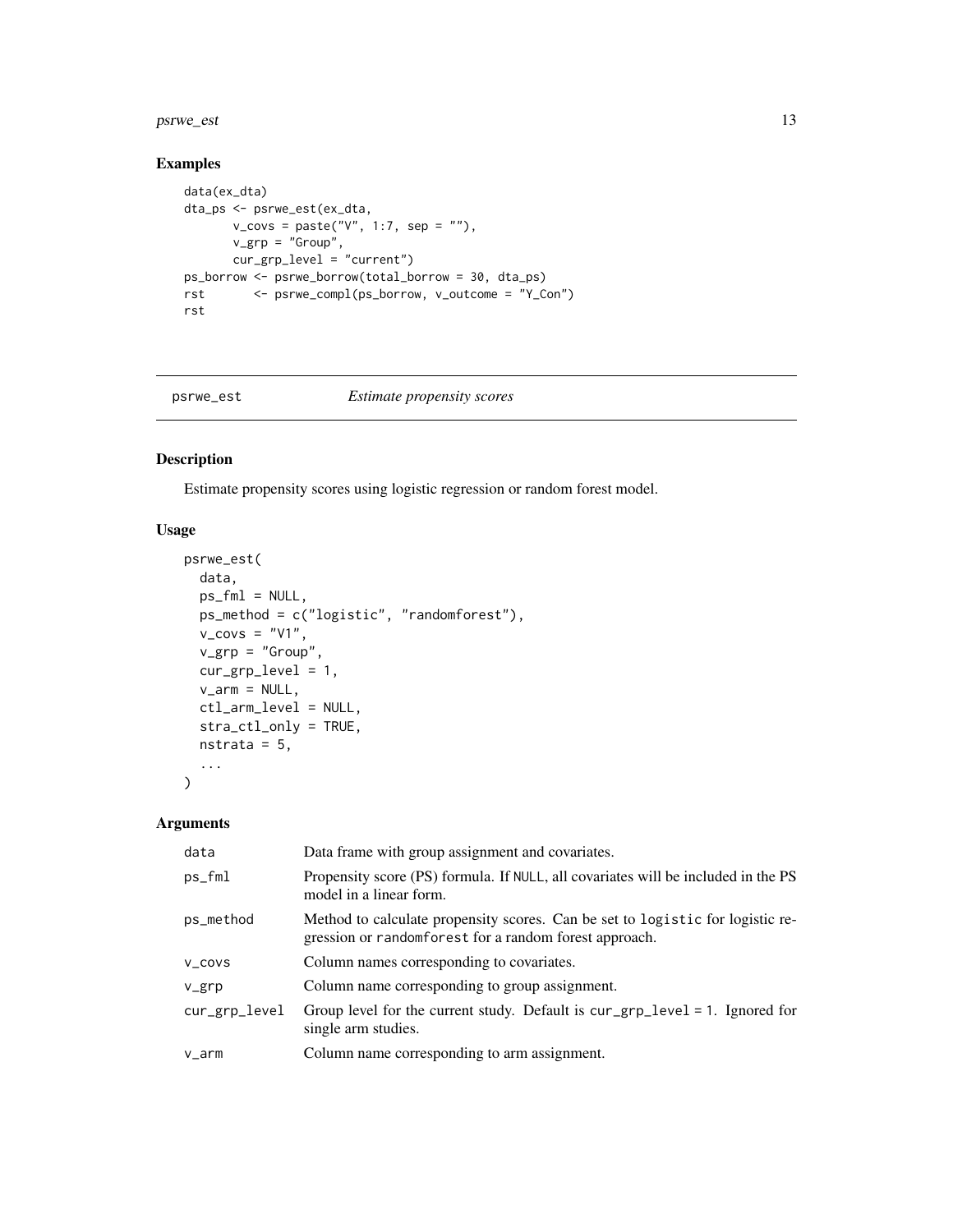<span id="page-13-0"></span>

|               | ctl_arm_level Arm level for the control arm. Ignored for single-arm studies.                                                                                                                                                          |
|---------------|---------------------------------------------------------------------------------------------------------------------------------------------------------------------------------------------------------------------------------------|
| stra_ctl_onlv | Create strata by control arm patients only. Default TRUE. Ignored by single arm<br>studies. For randomized studies, when stra_ctl_only is FALSE, strata are cre-<br>ated based on the PS scores of the entire current study patients. |
| nstrata       | Number of PS strata to be created.                                                                                                                                                                                                    |
| $\cdots$      | Additional parameters for calculating the propensity score to be used in random Forest<br>or glm.                                                                                                                                     |

#### Value

A list of class PSRWE\_DAT with items:

- dataOriginal data with column \_ps\_ for estimated PS scores and \_strata\_ for PS stratum added.
- ps\_fmlPS formula for estimated PS scores.
- is\_rctWhether the current study is a randomized study.
- nstrataNumber of strata.

## Examples

```
data(ex_dta)
psrwe_est(ex_dta,
        v_{\text{covs}} = \text{paste("V", 1:7, sep = "");}v_grp = "Group",
        cur_grp_level = "current")
```
<span id="page-13-1"></span>psrwe\_infer *Inference for the PS-Integrated Estimation Inference for the PSintegrated approach.*

#### Description

Inference for the PS-Integrated Estimation Inference for the PS-integrated approach.

## Usage

```
psrwe_infer(dta_psrst, alternative = c("less", "greater"), mu = 0)
```

| dta_psrst   | a returned object with class PSRWE_EST                                                                       |
|-------------|--------------------------------------------------------------------------------------------------------------|
| alternative | a character string for the alternative hypothesis that must be one of "less" (de-<br>fault) or "greater"     |
| mu          | a number indicating the true value of the parameter of interest (or the difference<br>in means for two arms) |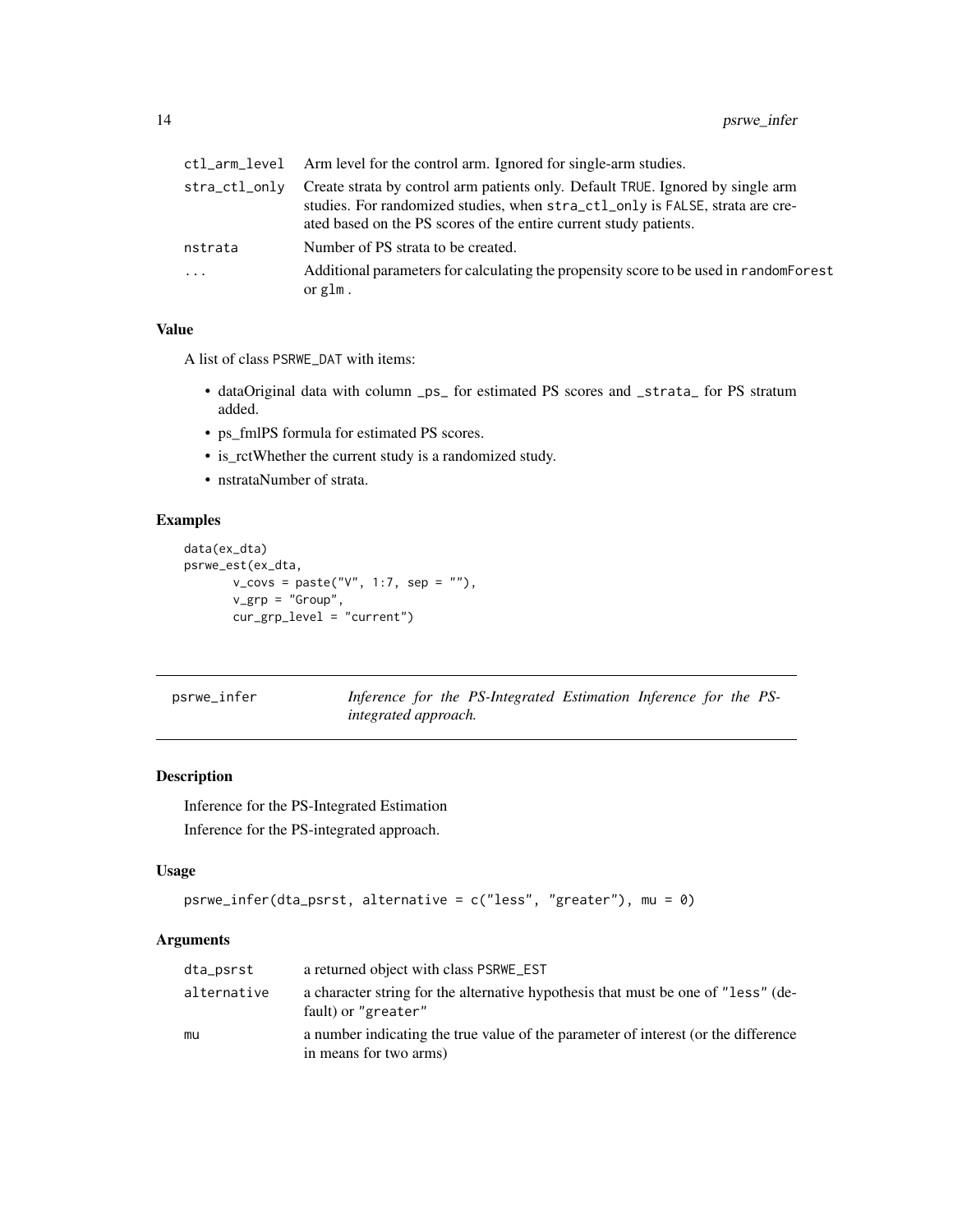## <span id="page-14-0"></span>psrwe\_match 15

## Value

A list with class name PSRWE\_EST.

## Examples

```
data(ex_dta)
dta_ps <- psrwe_est(ex_dta,
       v_{\text{covs}} = \text{paste("V", 1:7, sep = "");}v_grp = "Group",
       cur_grp_level = "current")
ps_borrow <- psrwe_borrow(total_borrow = 30, dta_ps)
ps_rst <- psrwe_compl(ps_borrow, v_outcome = "Y_Con")
rst <- psrwe_infer(ps_rst)
rst
```
<span id="page-14-1"></span>psrwe\_match *PS matching*

## Description

Match patients in external data source with patients in current study based on PS using nearest neighbor method.

## Usage

```
psrwe_match(
  dta_ps,
  ratio = 3,
  strata_covs = NULL,
  caliper = 1,
  seed = NULL,
  method = c("nnwor", "optm"),
  ...
\mathcal{L}
```

| dta_ps      | A list of class PSRWE DAT that is generated using the psrwe est function.                                        |
|-------------|------------------------------------------------------------------------------------------------------------------|
| ratio       | Matching ratio (RWD : Current) with default value 3 meaning 3:1 matching.                                        |
| strata_covs | Stratification covariates for matching.                                                                          |
| caliper     | PS matching caliper width. Default 1. This specifies a width (euclidean dis-<br>tance) on the probability scale. |
| seed        | Random seed.                                                                                                     |
| method      | matching algorithm for PS matching.                                                                              |
| $\cdots$    | Additional parameters for matching                                                                               |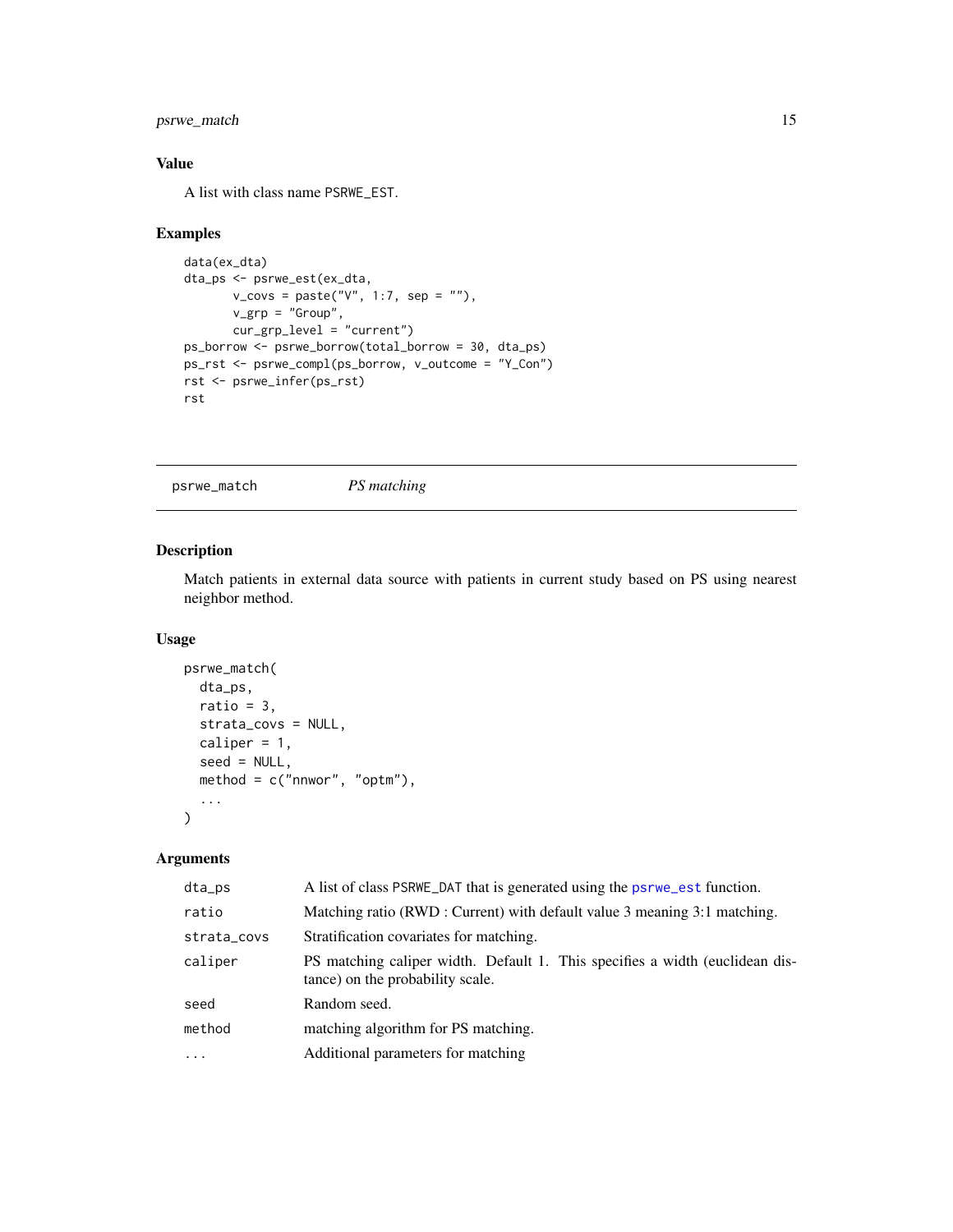<span id="page-15-0"></span>A list of class PSRWE\_DTA\_MAT with items:

- dataOriginal data with column \_ps\_ for estimated PS scores, match\_id for matched current study subject ID, and \_strata\_ for PS stratum added.
- ps\_fmlPS formula for estimated PS scores.
- nstrataNumber of strata.
- ratioMatching ratio.

#### Examples

```
data(ex_dta)
dta_ps <- psrwe_est(ex_dta,
                     v_{\text{covs}} = \text{paste("V", 1:7, sep = "");}v_grp = "Group",
                     cur_grp_level = "current")
dta_ps_mat <- psrwe_match(dta_ps, ratio = 2, strata_covs = "V1",
                            seed = 123)
dta_ps_mat
## With optmatch
.remark_optmatch <- function() {
    warning("The optmatch package may restrict use (academic license).")
    dta_ps_opt <- psrwe_match(dta_ps, ratio = 2,
                                strata_covs = "V1",
                                method = "optm", seed = 123)
    dta_ps_opt
}
## Unmark below to run if optmatch is available.
# .remark_optmatch()
```
<span id="page-15-1"></span>

psrwe\_outana *Outcome Analysis for PS-Integrated Estimation Report outcome analysis for the PS-integrated approach.*

#### Description

Outcome Analysis for PS-Integrated Estimation

Report outcome analysis for the PS-integrated approach.

#### Usage

```
psrwe_outana(
  dta_psrst,
  method_ci = c("wald", "wilson"),
  conf_type = c("log_log", "plain"),
```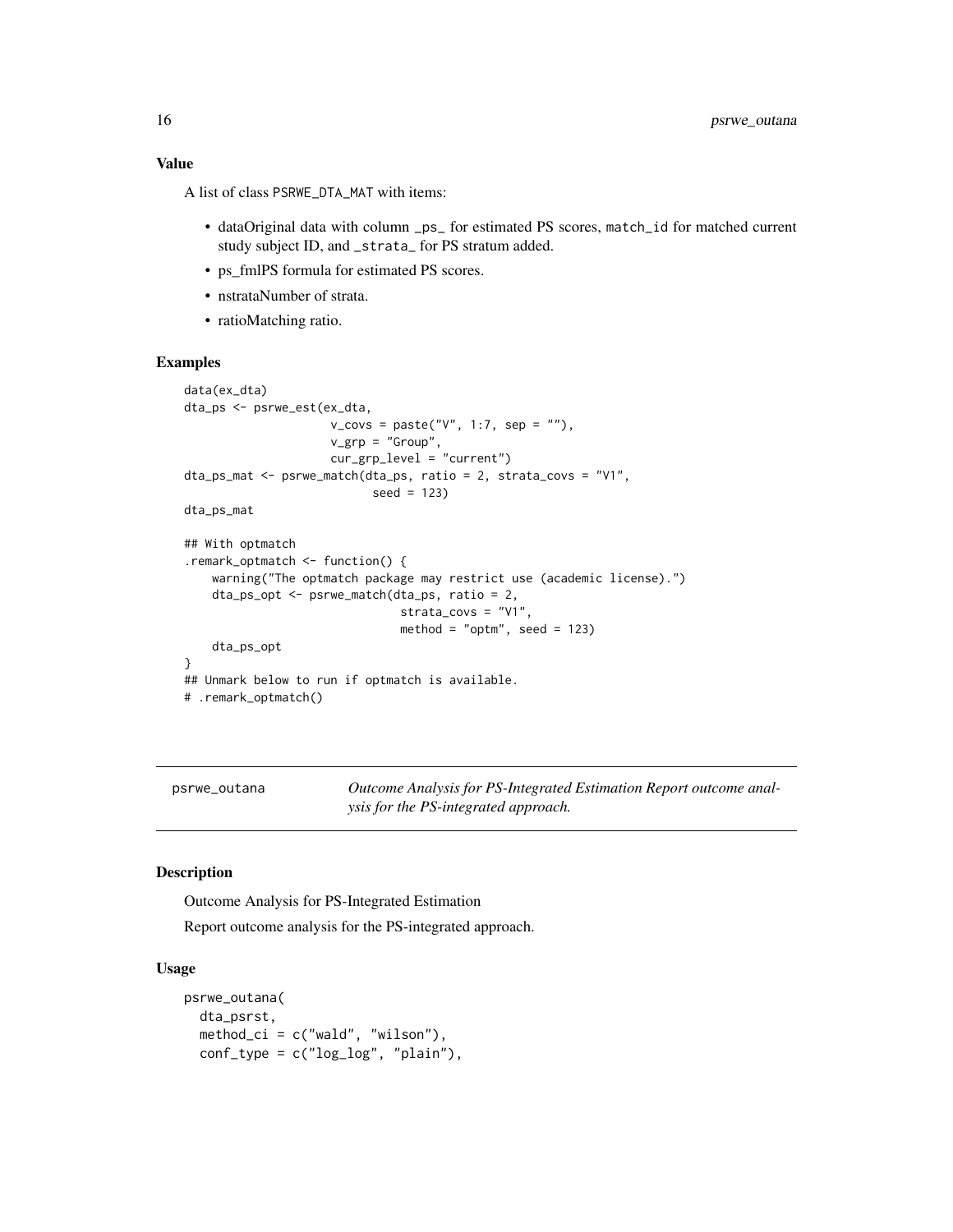```
conf\_int = 0.95,
 alternative = c("less", "greater"),
 mu = 0,
  ...
)
```
#### Arguments

| dta_psrst   | a returned object with class PSRWE_EST                                                                       |
|-------------|--------------------------------------------------------------------------------------------------------------|
| method_ci   | a method name for confidence interval (default Wald)                                                         |
| conf_type   | a type name of transformation for the confidence interal of PSKM approach<br>(default log_log)               |
| conf_int    | a two-sided level of confidence/credible limits (default 0.95)                                               |
| alternative | a character string for the alternative hypothesis that must be one of "less" (de-<br>fault) or "greater"     |
| mu          | a number indicating the true value of the parameter of interest (or the difference<br>in means for two arms) |
| $\cdots$    | other options                                                                                                |
|             |                                                                                                              |

## Details

This function is mainly for summarizing and reporting the outcome analysis for the PS-integrated estimation. The input dta\_psrst can be generated from the functions [psrwe\\_powerp](#page-17-1), [psrwe\\_compl](#page-11-1), and [psrwe\\_survkm](#page-18-1). See the functions [psrwe\\_ci](#page-10-1) and [psrwe\\_infer](#page-13-1) for the options of outcome analyses.

### Value

A list with class name PSRWE\_EST\_OUTANA.

## Examples

```
data(ex_dta)
dta_ps <- psrwe_est(ex_dta,
       v_{\text{covs}} = \text{paste("V", 1:7, sep = "");}v_grp = "Group",
       cur_grp_level = "current")
ps_borrow <- psrwe_borrow(total_borrow = 30, dta_ps)
ps_rst <- psrwe_compl(ps_borrow, v_outcome = "Y_Con")
rst <- psrwe_outana(ps_rst)
rst
```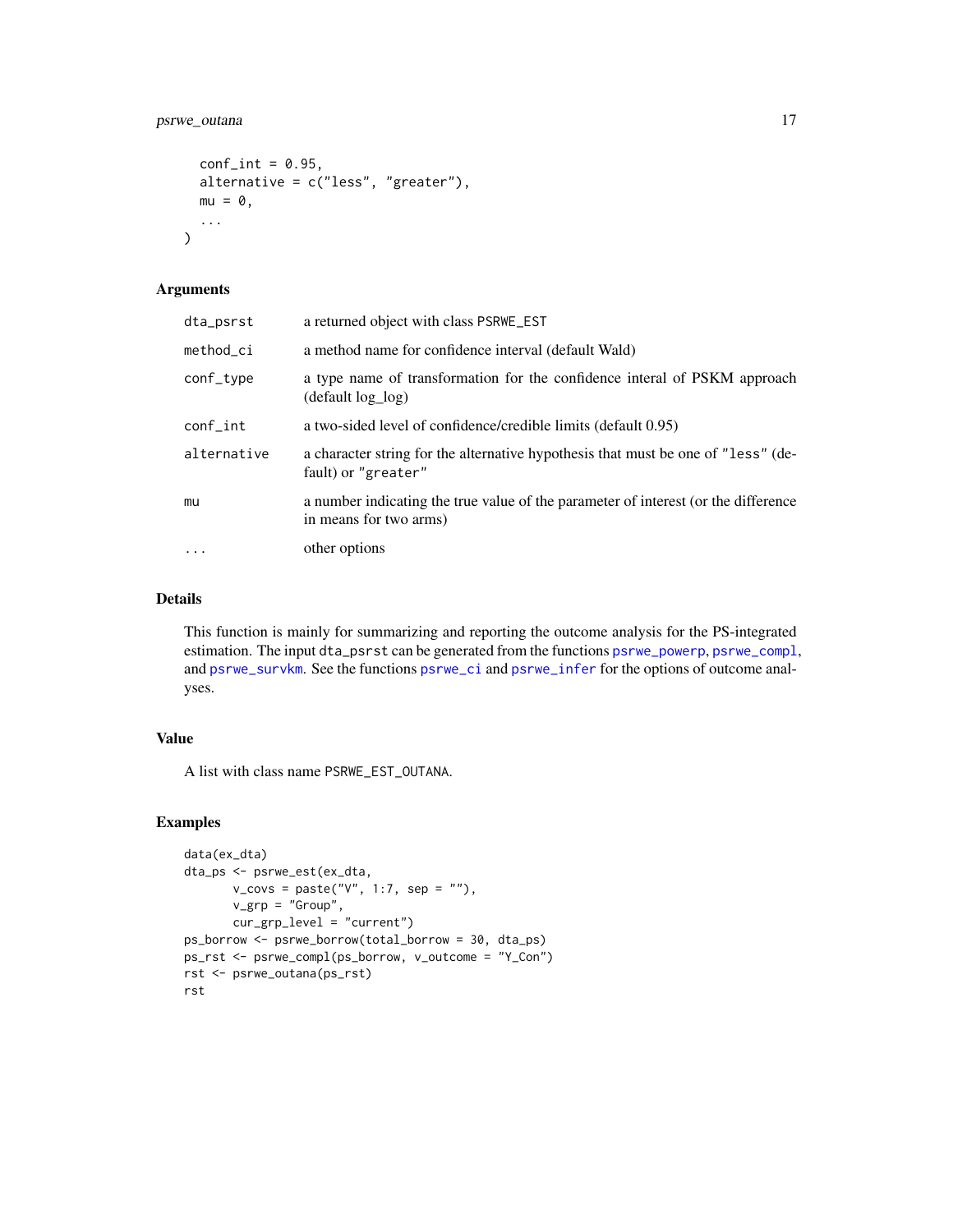<span id="page-17-1"></span><span id="page-17-0"></span>

Draw posterior samples of the parameters of interest for the PS-power prior approach

#### Usage

```
psrwe_powerp(
  dta_psbor,
  v_outcome = "Y",
  outcome_type = c("continuous", "binary"),
 prior_type = c("fixed", "random"),
  ...,
  seed = NULL)
```
#### Arguments

| dta_psbor    | A class PSRWE_BOR object generated by psrwe_borrow.                        |
|--------------|----------------------------------------------------------------------------|
| v_outcome    | Column name corresponding to the outcome.                                  |
| outcome_type | Type of outcomes: continuous or binary.                                    |
| prior_type   | Whether treat power parameter as fixed (fixed) or fully Bayesian (random). |
| $\cdots$     | extra parameters for calling function rwe_stan.                            |
| seed         | Random seed.                                                               |

#### Value

A class PSRWE\_RST list with the following objects

Observed Observed mean and SD of the outcome by group, arm and stratum

Control A list of estimated mean and SD of the outcome by stratum in the control arm

Treatment A list of estimated mean and SD of the outcome by stratum in the treatment arm for RCT

Effect A list of estimated mean and SD of the treatment effect by stratum for RCT

Borrow Borrowing information from dta\_psbor

stan\_rst Result from STAN sampling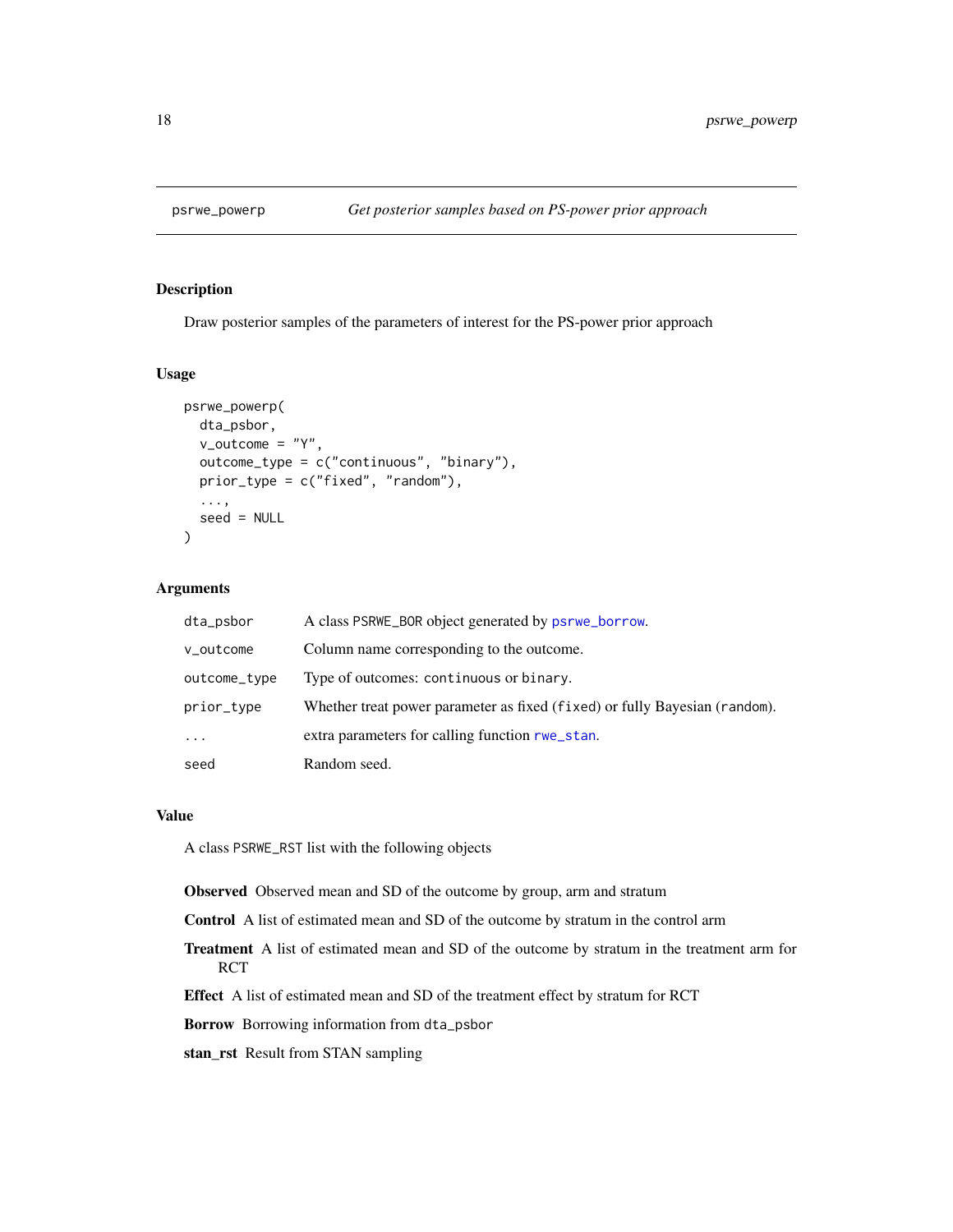## <span id="page-18-0"></span>psrwe\_survkm 19

#### Examples

```
data(ex_dta)
dta_ps <- psrwe_est(ex_dta,
       v_{\text{covs}} = \text{paste("V", 1:7, sep = "");}v_grp = "Group",
       cur_grp_level = "current")
ps_borrow <- psrwe_borrow(total_borrow = 30, dta_ps)
rst <- psrwe_powerp(ps_borrow, v_outcome = "Y_Con", seed = 123)
```
<span id="page-18-1"></span>

```
psrwe_survkm PS-Integrated Kaplan-Meier Estimation
```
#### Description

Estimate the mean of a survival outcome at a given time point based on PS-integrated Kaplan-Meier approach. Variance is estimated by Jack-Knife method. Applies to the case when there is only one external data source.

#### Usage

```
psrwe_survkm(dta_psbor, v_time = "time", v_event = "event", pred_tp = 1, ...)
```
#### Arguments

| dta_psbor | A class PSRWE_BOR object generated by psrwe_borrow. |
|-----------|-----------------------------------------------------|
| $v_t$ ime | Column name corresponding to event time             |
| v_event   | Column name corresponding to event status           |
| pred_tp   | Time of interest (e.g., 1 year)                     |
|           | Additional Parameters.                              |

## Value

A data frame with class name PSRWE\_RST. It contains the composite estimation of the mean for each stratum as well as the jackknife estimation. The results should be further summarized by its S3 method summary.

## Examples

```
data(ex_dta)
dta_ps <- psrwe_est(ex_dta,
       v_{\text{covs}} = \text{paste("V", 1:7, sep = "");}v_grp = "Group",
       cur_grp_level = "current")
ps_borrow <- psrwe_borrow(total_borrow = 30, dta_ps)
```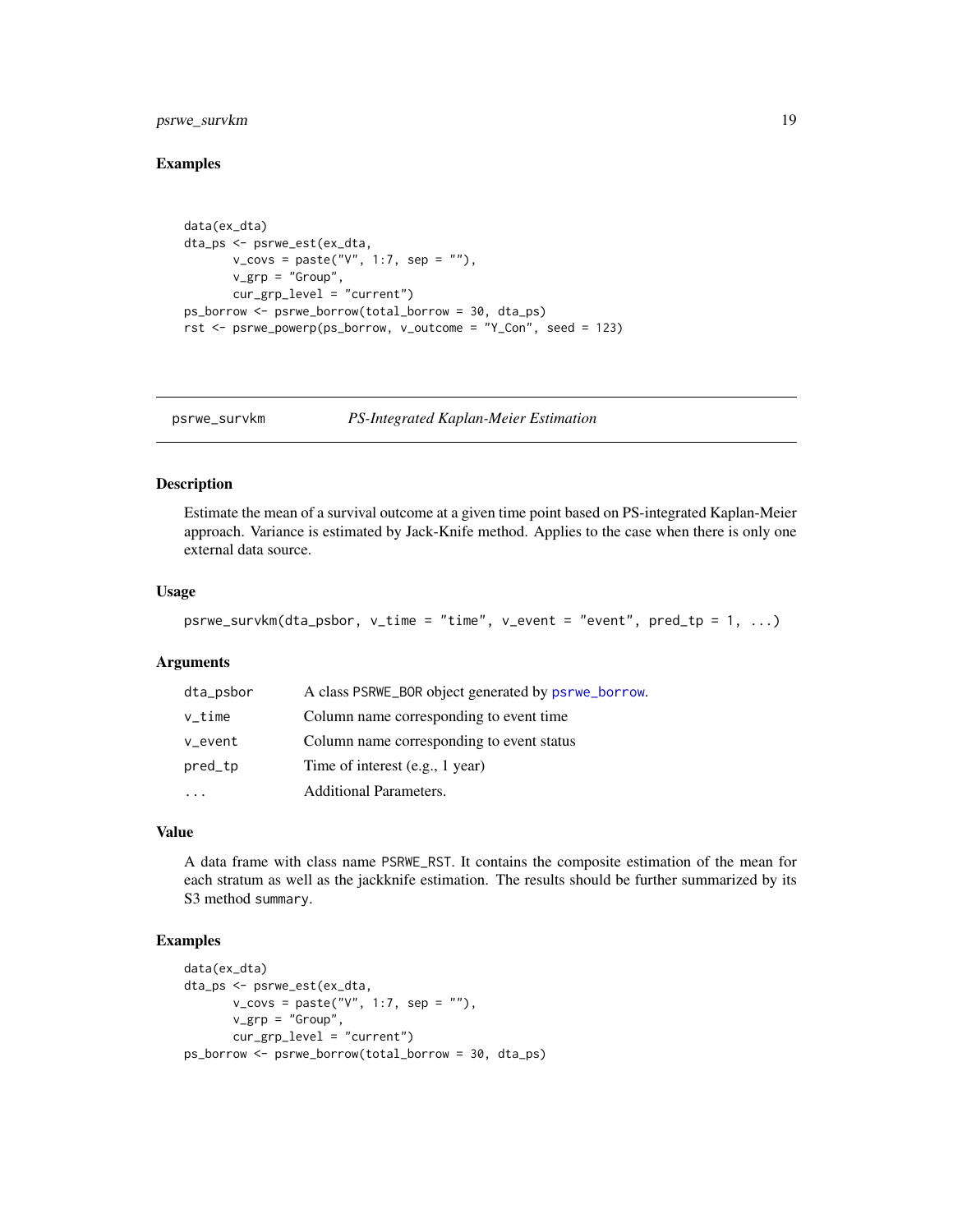20 rwe\_cl

```
rst <- psrwe_survkm(ps_borrow,
                        v_time = "Y_Surv",
                         v_event = "Status")
rst
```
#### rwe\_cl *Composite Likelihood Estimation*

## Description

Estimate parameter of interest based composite likelihood for a single PS stratum

## Usage

```
rwe_cl(
 dta_cur,
 dta_ext,
 n_borrow = 0,
 outcome_type = c("continuous", "binary"),
  equal_s d = TRUE)
```
## Arguments

| dta_cur      | Vector of outcome from a PS stratum in current study                        |
|--------------|-----------------------------------------------------------------------------|
| dta_ext      | Vector of outcome from a PS stratum in external data source                 |
| n_borrow     | Number of subjects to be borrowed                                           |
| outcome_type | Type of outcomes: continuous or binary.                                     |
| equal_sd     | Boolean. whether sd is the same between the current study and external data |
|              | source                                                                      |

## Value

Maximum composite likelihood estimator of the mean

## Examples

```
x \le rnorm(100, mean = 0, sd = 1)
y \le - rnorm(1000, mean = 1, sd = 2)
rwe_cl(x, y, n_borrow = 20, equal_sd = FALSE)
```
<span id="page-19-0"></span>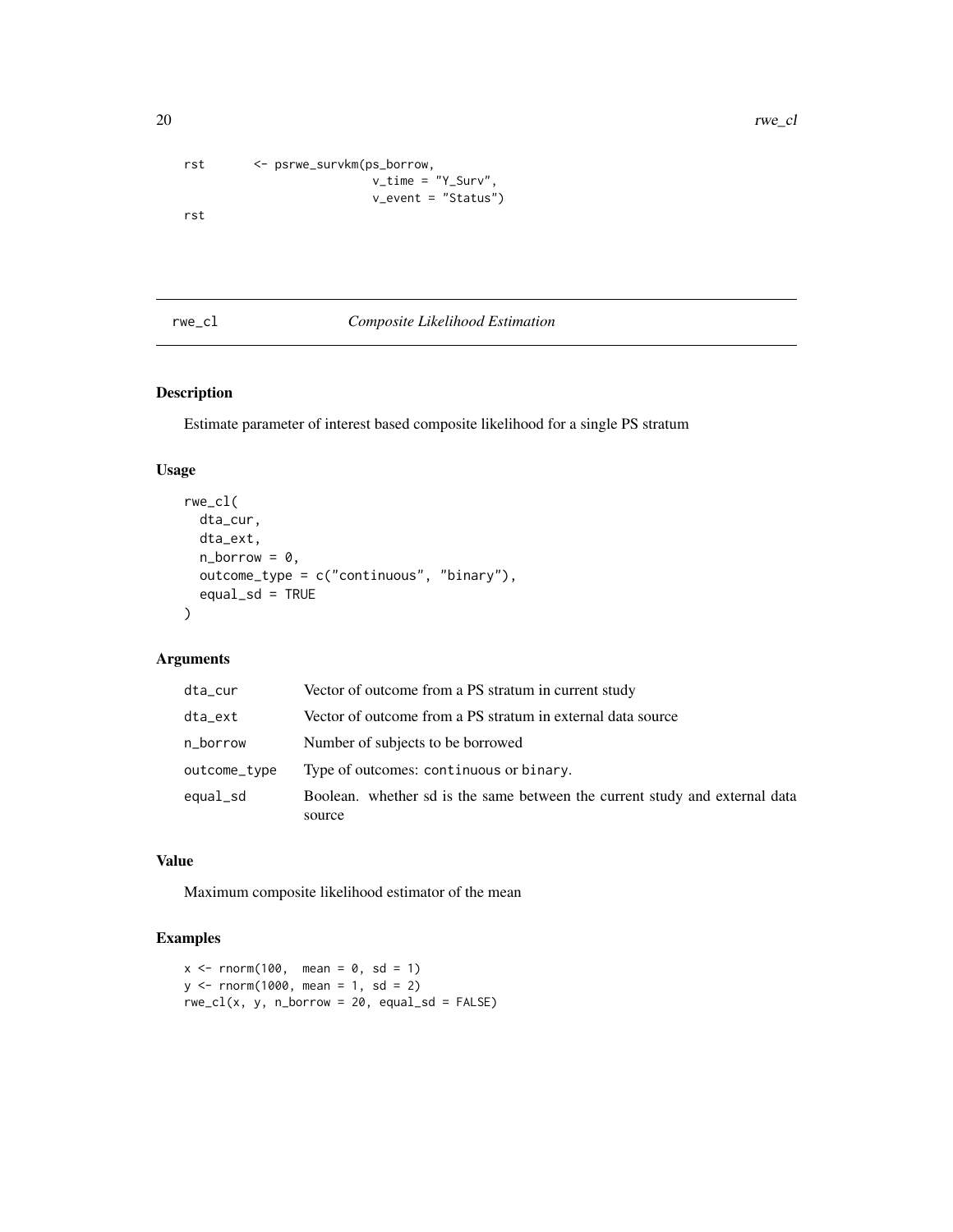<span id="page-20-0"></span>

Cut a sequence of numbers into bins.

The cut points are chosen such that there will with equal numbers in each bin for x. By default, values of y that are outside the range of x will be excluded from the bins, unless they are in the keep\_inx.

#### Usage

rwe\_cut(x,  $y = x$ , breaks = 5, keep\_inx = NULL)

#### Arguments

| x        | Vector of values based on which cut points will be determined                                                                                      |
|----------|----------------------------------------------------------------------------------------------------------------------------------------------------|
| V        | Vector of values to be cut, default to be the same as x                                                                                            |
| breaks   | Number of cut points                                                                                                                               |
| keep_inx | Indices of y that will be categorized as 1 or the largest bin even if their values<br>are out of range of x, i.e. the y's that will not be trimmed |

## Value

A vector of stratum assignment for y. The y's that are outside the range of x and not in keep\_inx are assigned NA in the result.

## Examples

 $x \le$  rnorm(100, mean = 0, sd = 1)  $y \le -$  rnorm(1000, mean = 1, sd = 2)  $rwe-cut(x, y, breaks = 5)$ 

rwe\_km *Kaplan-Meier Estimation*

## Description

Estimate survival probability based on Kaplan-Meier estimator for a single PS stratum

#### Usage

```
rwe_km(dta_cur, dta_ext = NULL, n_borrow = 0, pred_tp = 1)
```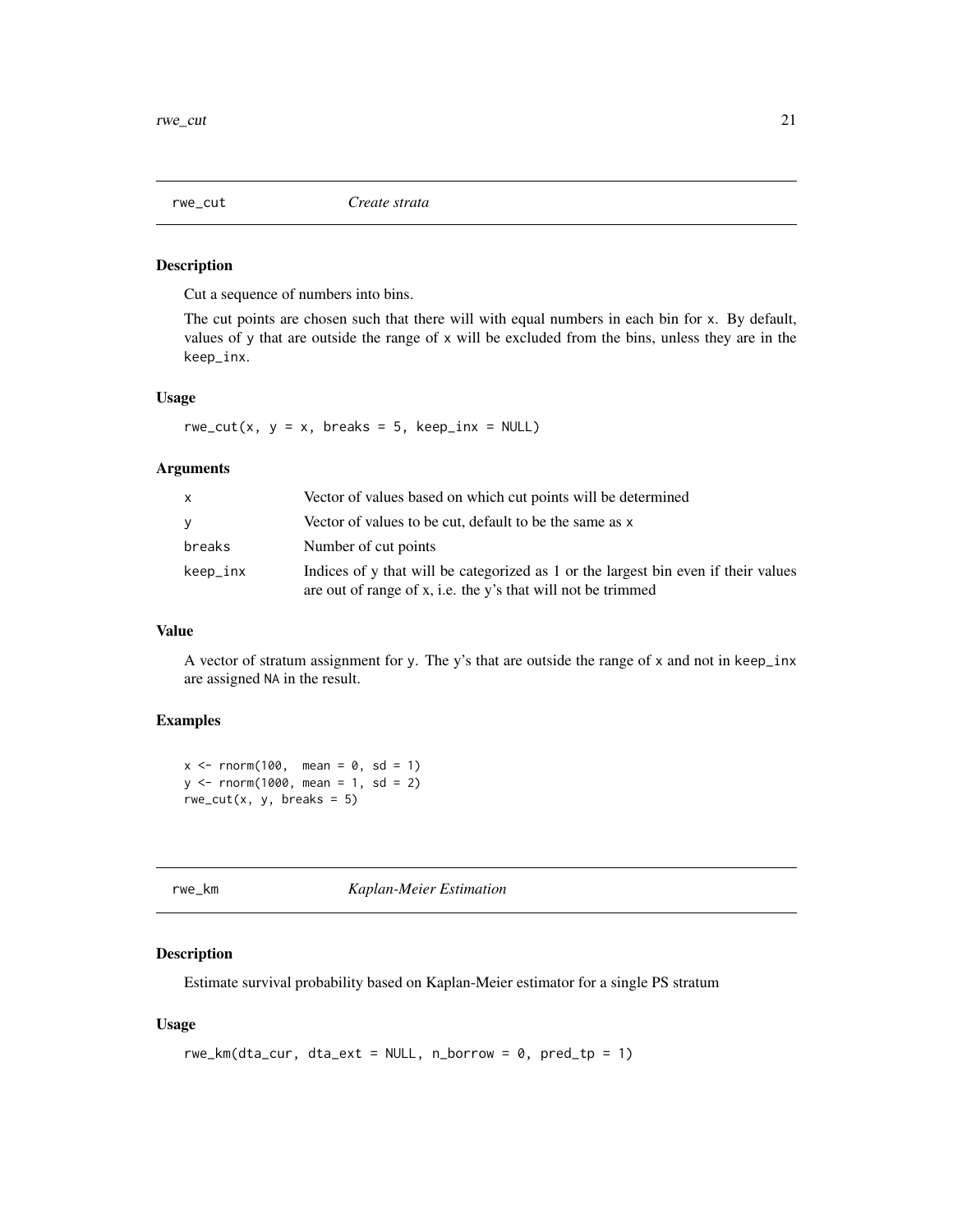<span id="page-21-0"></span>22 rwe\_stan

## Arguments

| dta_cur  | Matrix of time and event from a PS stratum in current study        |
|----------|--------------------------------------------------------------------|
| dta_ext  | Matrix of time and event from a PS stratum in external data source |
| n borrow | Number of subjects to be borrowed                                  |
| pred_tp  | Time points to be estimated                                        |

## Value

Estimation of survival probabilities at time pred\_tps

<span id="page-21-1"></span>

rwe\_stan *Call STAN models*

## Description

Call STAN models. Called by psrwe\_powerp.

## Usage

```
rwe_stan(
  lst_data,
  stan_mdl = c("powerps", "powerpsbinary", "powerp"),
  chains = 4,
  iter = 2000,
  warmup = 1000,
  control = list(adapt\_delta = 0.95),
  ...
\mathcal{L}
```
## Arguments

| lst_data   | List of study data to be passed to STAN                                                             |
|------------|-----------------------------------------------------------------------------------------------------|
| stan_mdl   | STAN model including                                                                                |
|            | <b>powerps</b> PS-power prior model for continuous outcomes                                         |
|            | <b>powerpsbinary</b> PS-power prior model for binary outcomes                                       |
|            | <b>powerp</b> Power prior model                                                                     |
| chains     | STAN parameter. Number of Markov chainsm                                                            |
| iter       | STAN parameter. Number of iterations                                                                |
| warmup     | STAN parameter. Number of burnin.                                                                   |
| control    | STAN parameter. See rstan:: stan for details.                                                       |
| $\ddots$ . | other options to call STAN sampling such as thin, algorithm. See rstan:: sampling<br>for details.#' |

## Value

Result from STAN sampling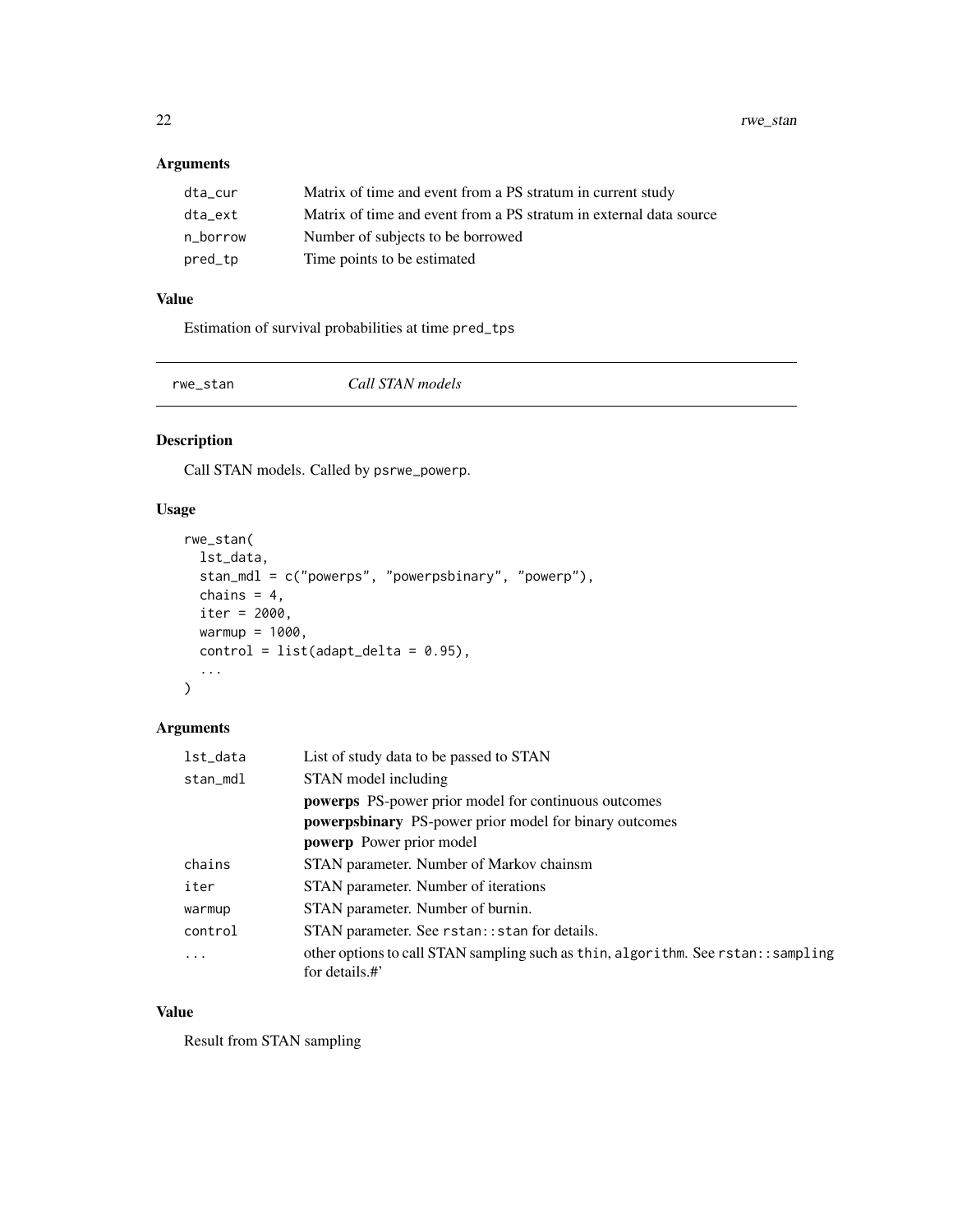<span id="page-22-1"></span><span id="page-22-0"></span>summary.PSRWE\_DTA *Summarize PS estimation and stratification results*

### Description

Get number of subjects and the distances of PS distributions for each PS stratum.

#### Usage

```
## S3 method for class 'PSRWE_DTA'
summary(
 object,
 metric = c("ovl", "ksd", "std", "abd", "ley", "mhb", "omkss"),
 min_m0 = 10,
  ...
)
```
#### Arguments

| object   | A list of class PSRWE DAT that is generated using the psrwe est function.                                                                                             |
|----------|-----------------------------------------------------------------------------------------------------------------------------------------------------------------------|
| metric   | Metric to use for calculating the distance with options:                                                                                                              |
|          | ov1 Overlapping area(default)                                                                                                                                         |
|          | ksd Kullback-Leibler distance                                                                                                                                         |
|          | astd Standardized absolute mean difference                                                                                                                            |
|          | std Standardized mean difference                                                                                                                                      |
|          | abd Absolute difference in means                                                                                                                                      |
|          | ley Levy distance                                                                                                                                                     |
|          | mhb Mahalanobis distance                                                                                                                                              |
|          | omkss One minus Kolmogorov-Smirnov statistic                                                                                                                          |
| $min_n$  | threshold for number of external subjects, below which the external data in the<br>current stratum will be ignored by setting the PS distance to 0. Default value 10. |
| $\cdots$ | Additional parameters.                                                                                                                                                |

#### Value

A list with columns:

- SummaryA data frame with Stratum, number of subjects in RWD, current study, number of subjects in control and treatment arms for RCT studies, and distance in PS distributions.
- OverallA data frame with overall number of not-trimmed subjects in RWD, number of patients in current study, number of subjects in control and treatment arms for RCT studies, and distance in PS distributions.
- NVector of total number of total RWD patients, number of trimmed RWD patients, and total number of current study patients.
- ps\_fmlPS model.
- Distance\_metricMetric used for calculating the distance.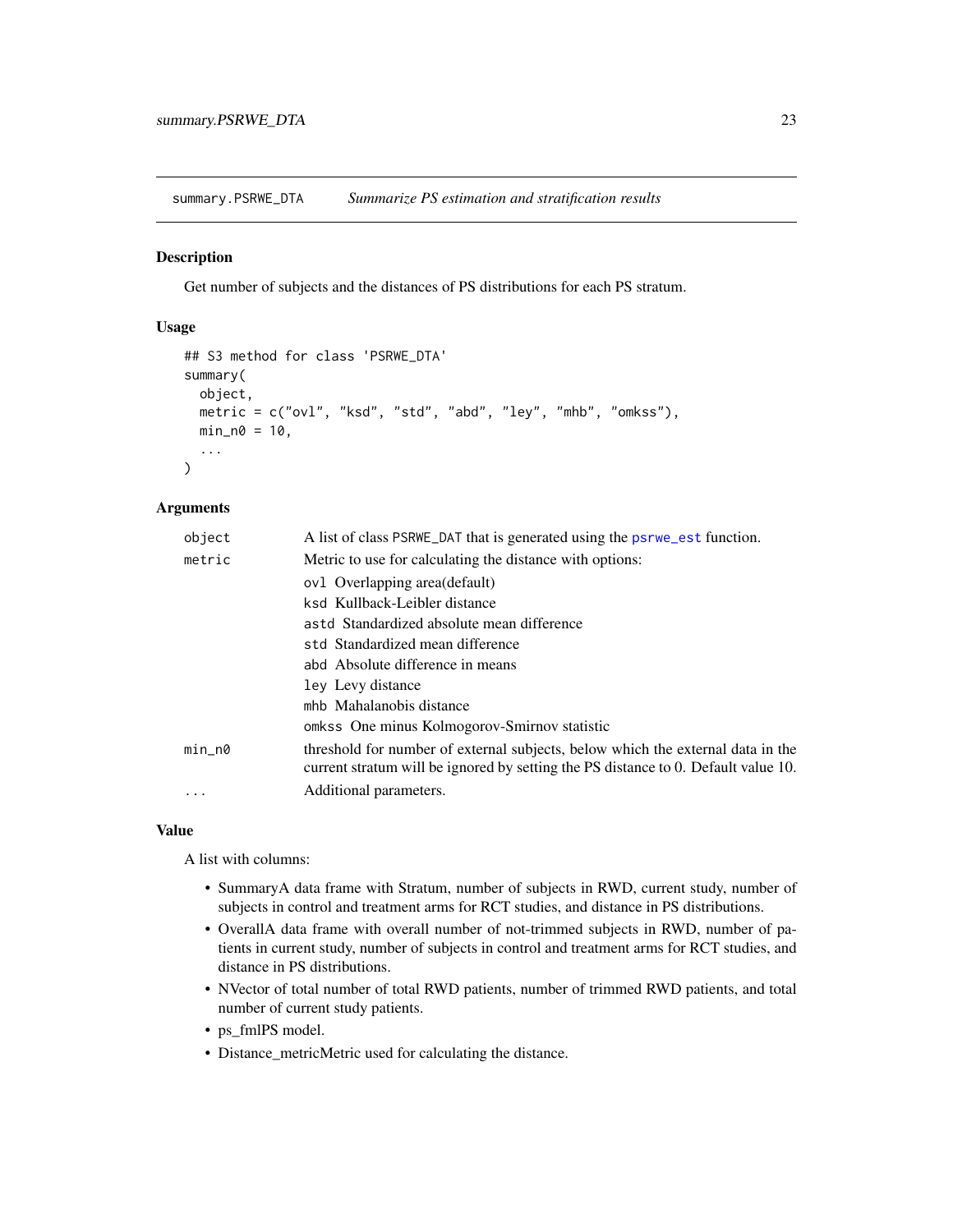#### Examples

```
data(ex_dta)
dta_ps <- psrwe_est(ex_dta,
                      v_{\text{covs}} = paste("V", 1:7, sep = ""),
                      v_{\text{grp}} = "Group",cur_grp_level = "current")
dta_ps
## With different similarity metric
print(dta_ps, metric = "omkss")
dta_ps_sum <- summary(dta_ps, metric = "omkss")
```
<span id="page-23-1"></span>summary.PSRWE\_DTA\_MAT *Summarize PS estimation and matching results*

#### Description

Get number of subjects for each PS stratum.

## Usage

```
## S3 method for class 'PSRWE_DTA_MAT'
summary(object, ...)
```
#### **Arguments**

| object                  | A list of class PSRWE DTA MAT that is generated using the psrwe match func- |
|-------------------------|-----------------------------------------------------------------------------|
|                         | tion.                                                                       |
| $\cdot$ $\cdot$ $\cdot$ | Additional parameters.                                                      |

#### Value

A list with columns:

- SummaryA data frame with Stratum (defined by covariates), number of subjects in RWD, current study, number of subjects in control and treatment arms for RCT studies.
- OverallA data frame with overall number of not-trimmed subjects in RWD, number of patients in current study, number of subjects in control and treatment arms for RCT studies.
- NVector of total number of total RWD patients, number of trimmed RWD patients, total number of current study patients, number of current control patients with less than ratio matched RWD subjects.
- ps\_fmlPS model.
- N\_MatchNumber of current control subjects matched with ratio, 0 and other number of RWD subjects.
- ratioMatching ratio.

<span id="page-23-0"></span>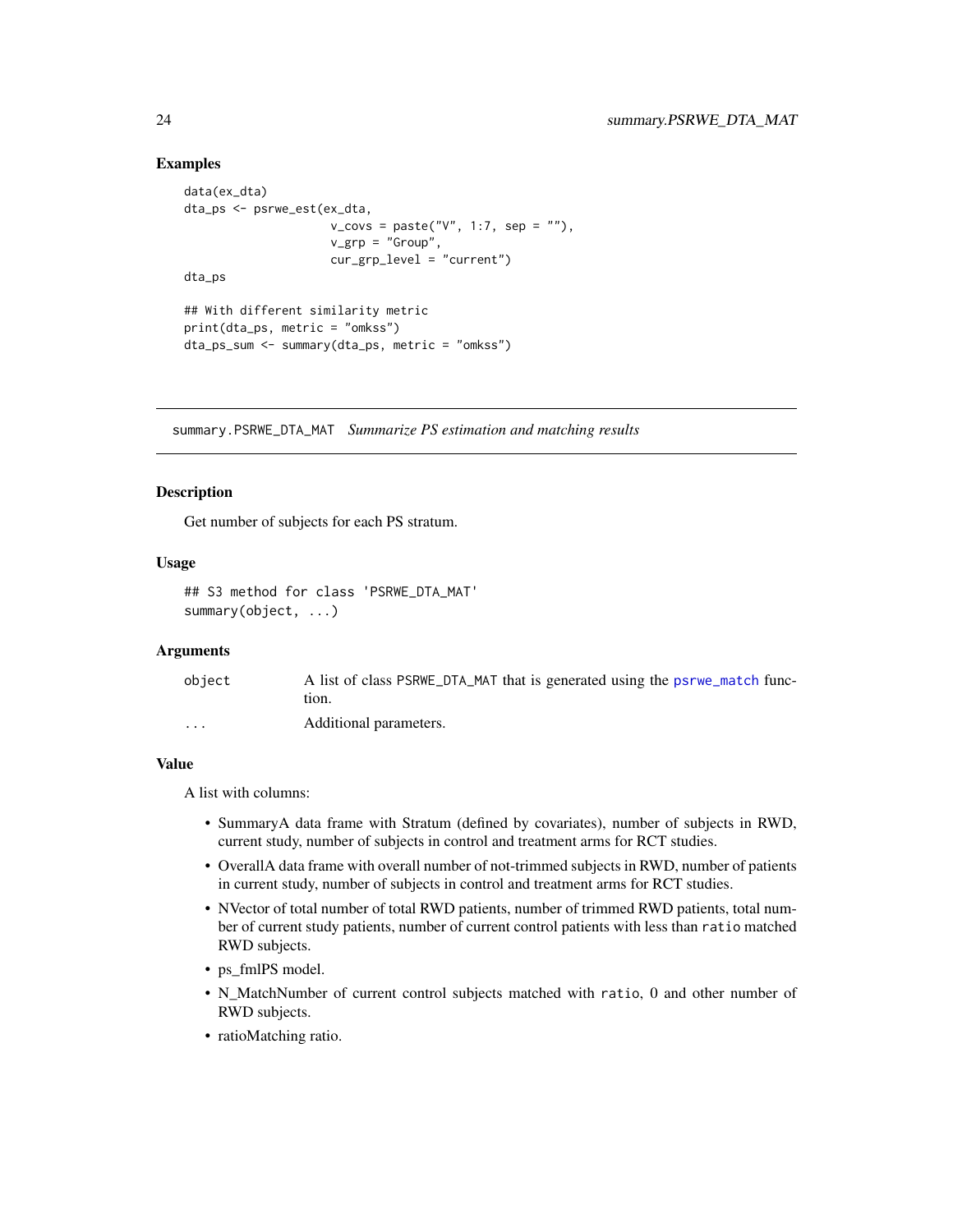<span id="page-24-1"></span><span id="page-24-0"></span>summary.PSRWE\_RST *Summarize overall estimation results*

## Description

S3 method summarizing overall estimation results

## Usage

```
## S3 method for class 'PSRWE_RST'
summary(object, ...)
```
## Arguments

| object   | A list of class PSRWE_RST that is generated using the psrwe_powerp, psrwe_compl, |
|----------|----------------------------------------------------------------------------------|
|          | or psrwe_survkm function.                                                        |
| $\cdots$ | Additional parameters.                                                           |

## Value

A list with data frames for the borrowing and estimation results.